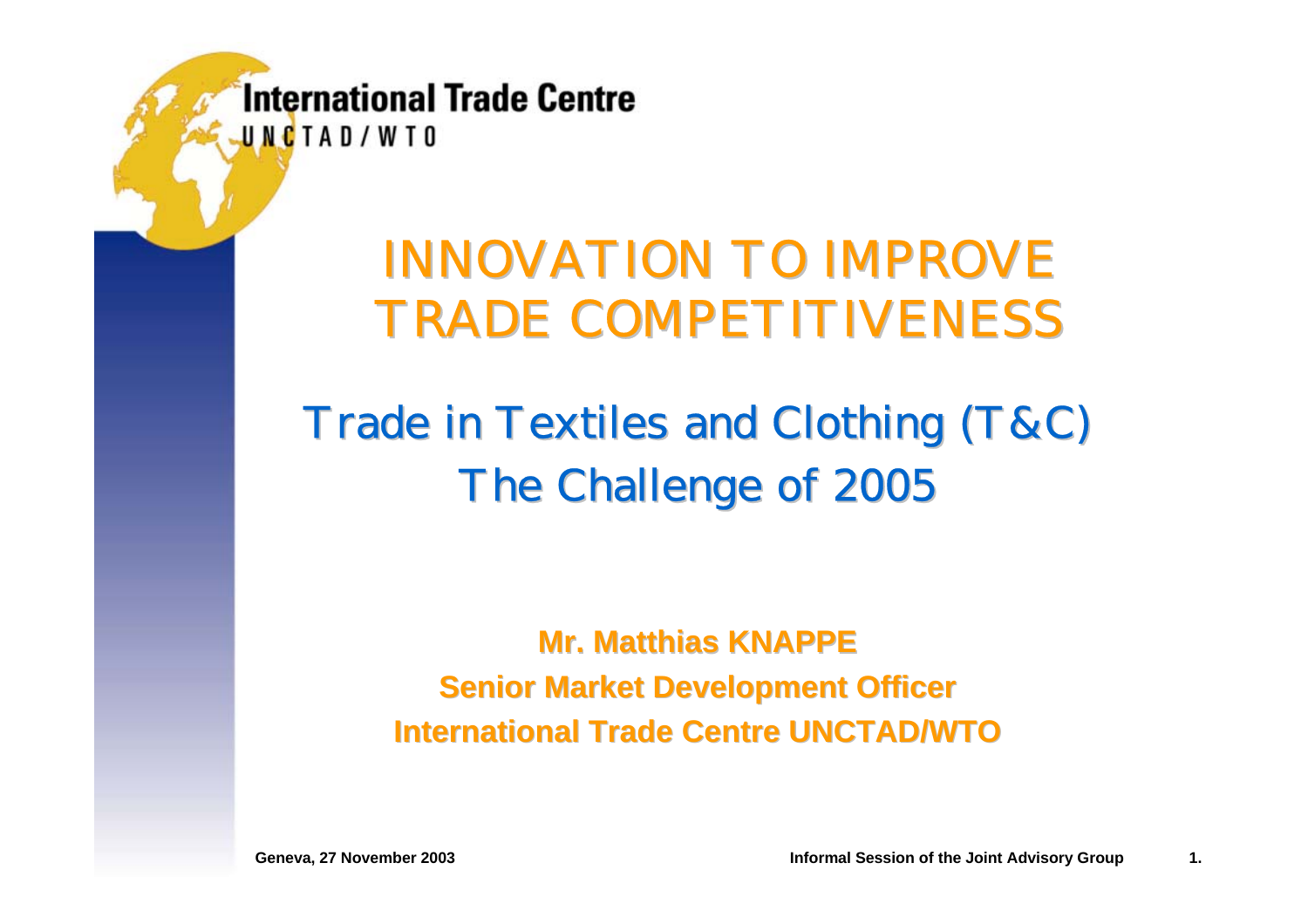## **The importance of T&C for Developing Countries (DCs)**

- $\bullet$  World trade in T&C is 353 billion US\$ (clothing 201 billion US\$)
- Share of clothing in total merchandise trade: LA 10%, Africa 21%; Asia 9%
- Many DCs (extremely) dependent on clothing exports
- Quota system shaped trade in T&C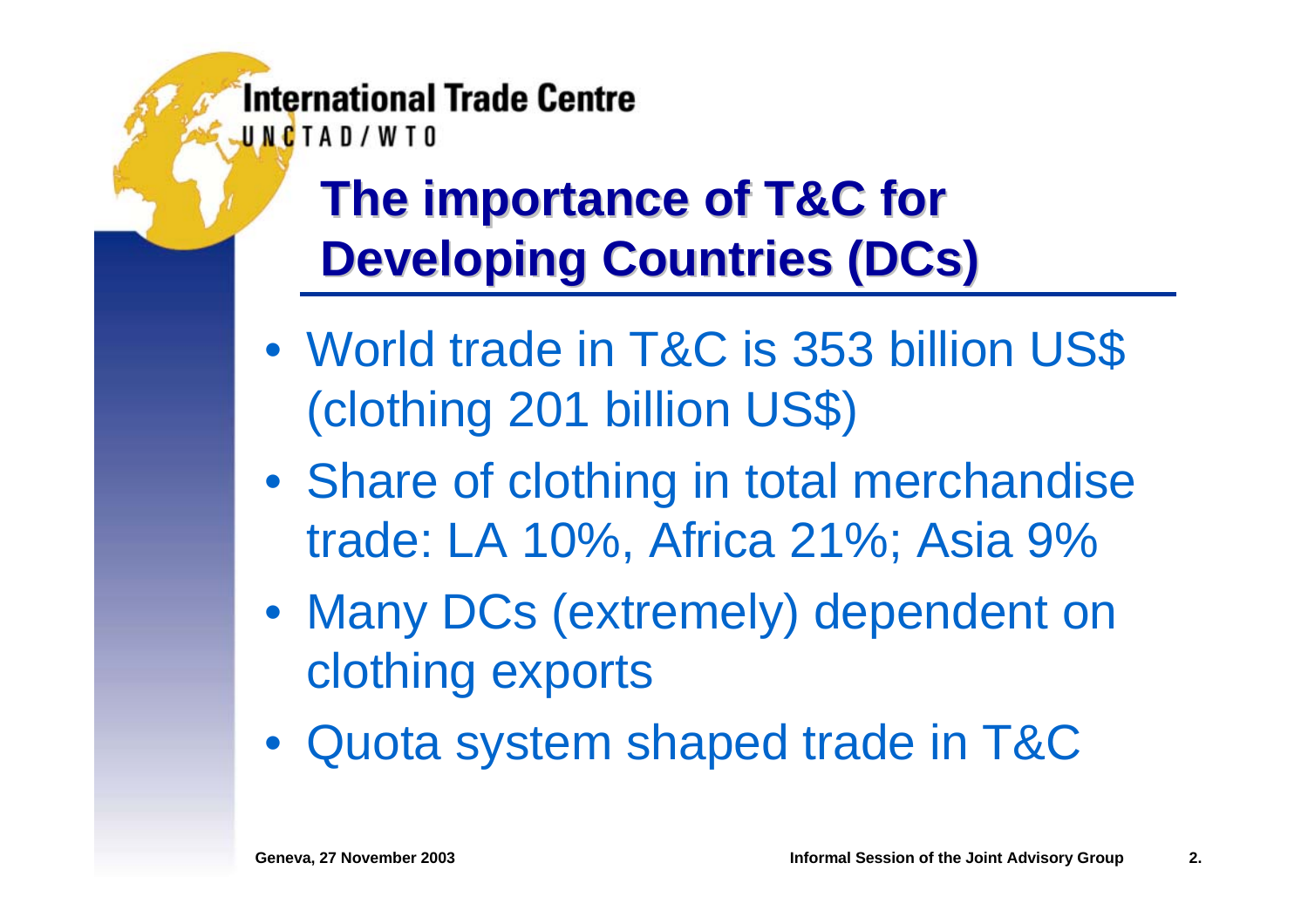UNCTAD/WTO

# **In 2005 Trade in T&C will never be the same again be the same again**

- Identifying market opportunities will not be sufficient anymore: value chain approach is needed
- ITC Action Plan:
	- $\bullet$  MDS to bundle inputs from other sections
	- $\bullet$ Mobilise partners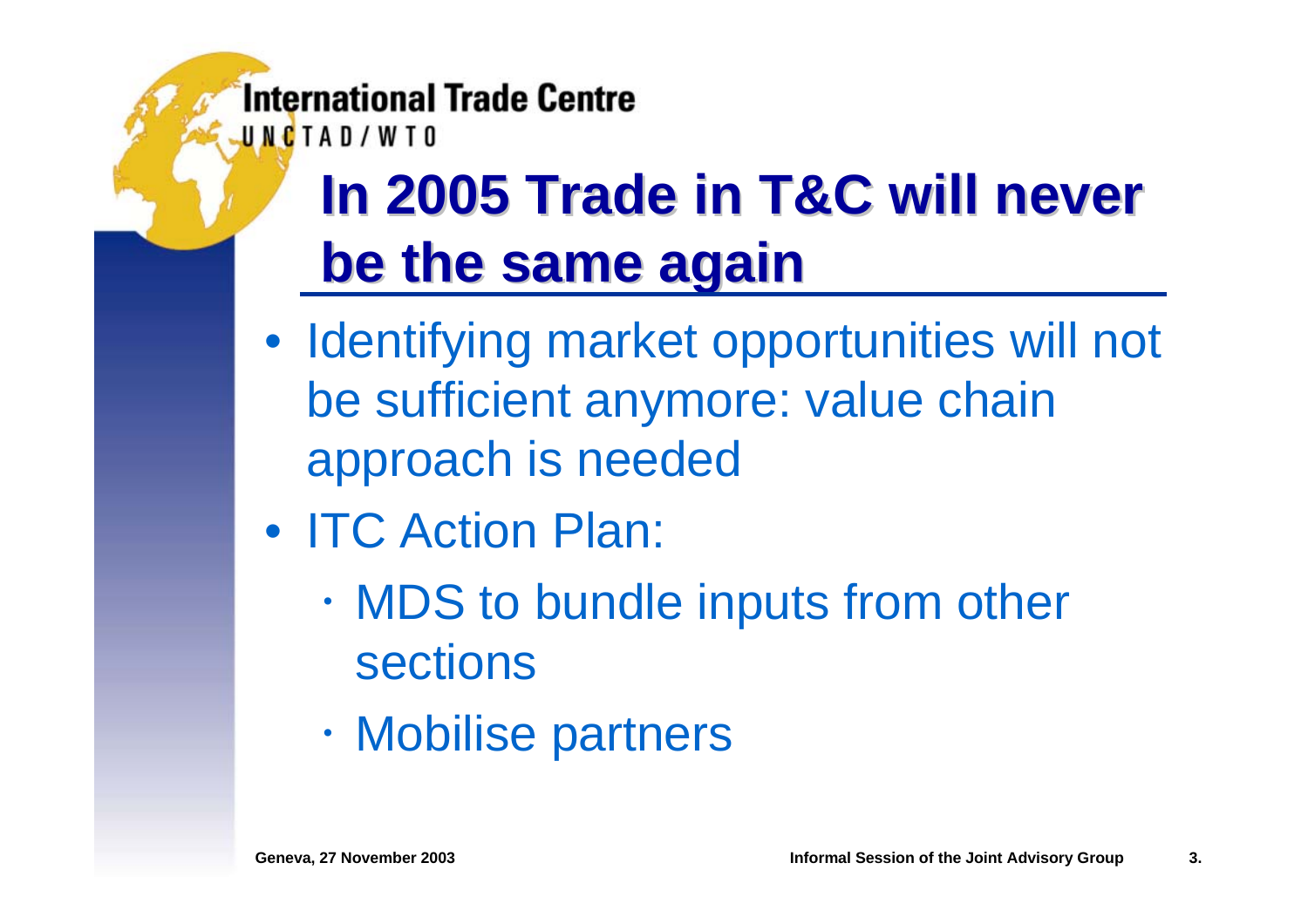### **Structure Structure**

**Trade after 2004 -Trade after 2004 - T&C MarketT&C Market Changes Changes**

**5 Needs of DCs5 Needs of DCs and and 5 TA responses 5 TA responses**

**Cooperation with Cooperation with Development Development Partners**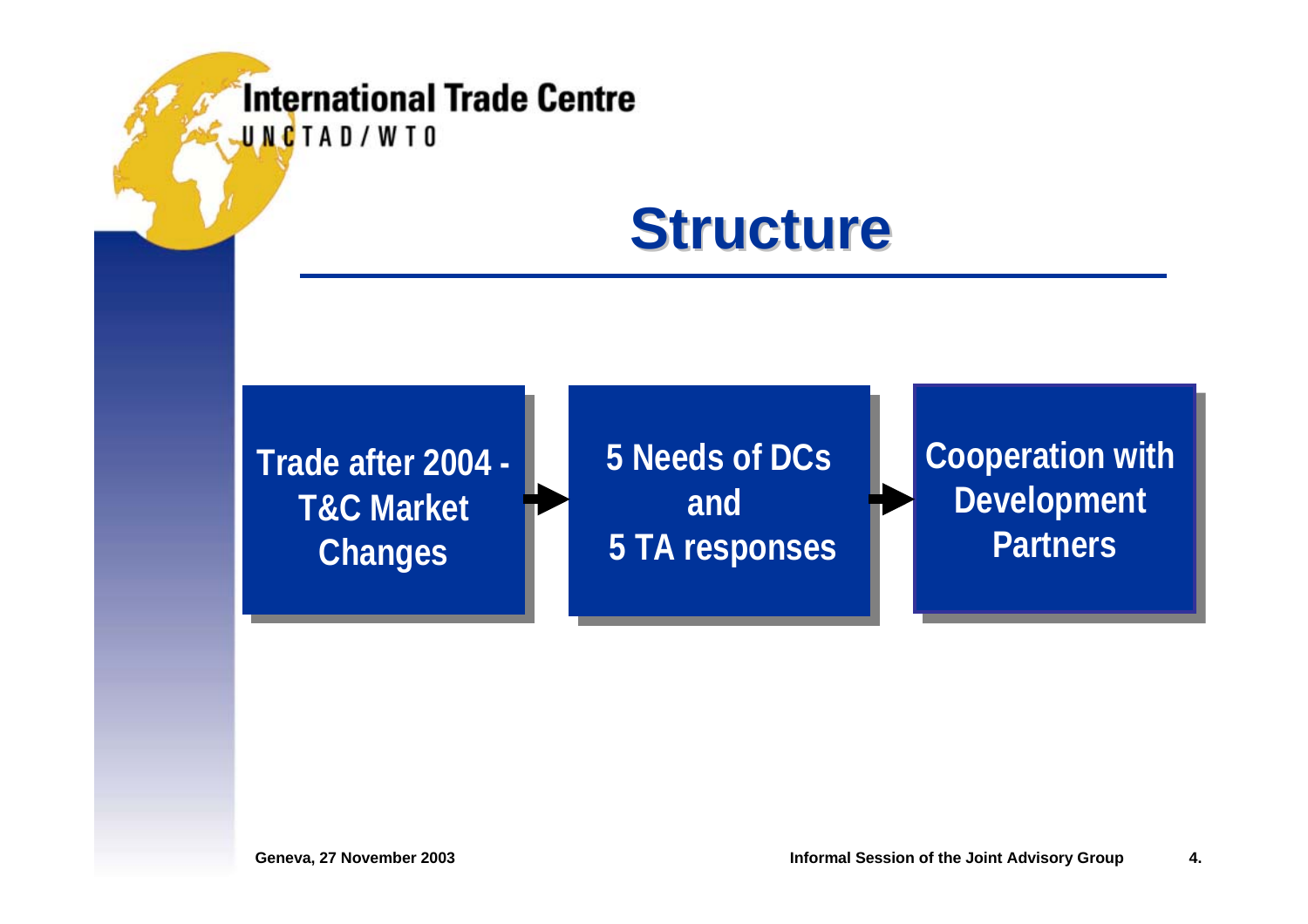# **1 January 2005: Integration of 1 January 2005: Integration of T&C into the normal WTO rules**

- 30 years of quota restrictions come to an end
- Artificial advantages will disappear and existing trade patterns will "blow up"
- Companies will gain market share based on competitiveness rather than quotas
- But tariff differences remain: no free trade in T&C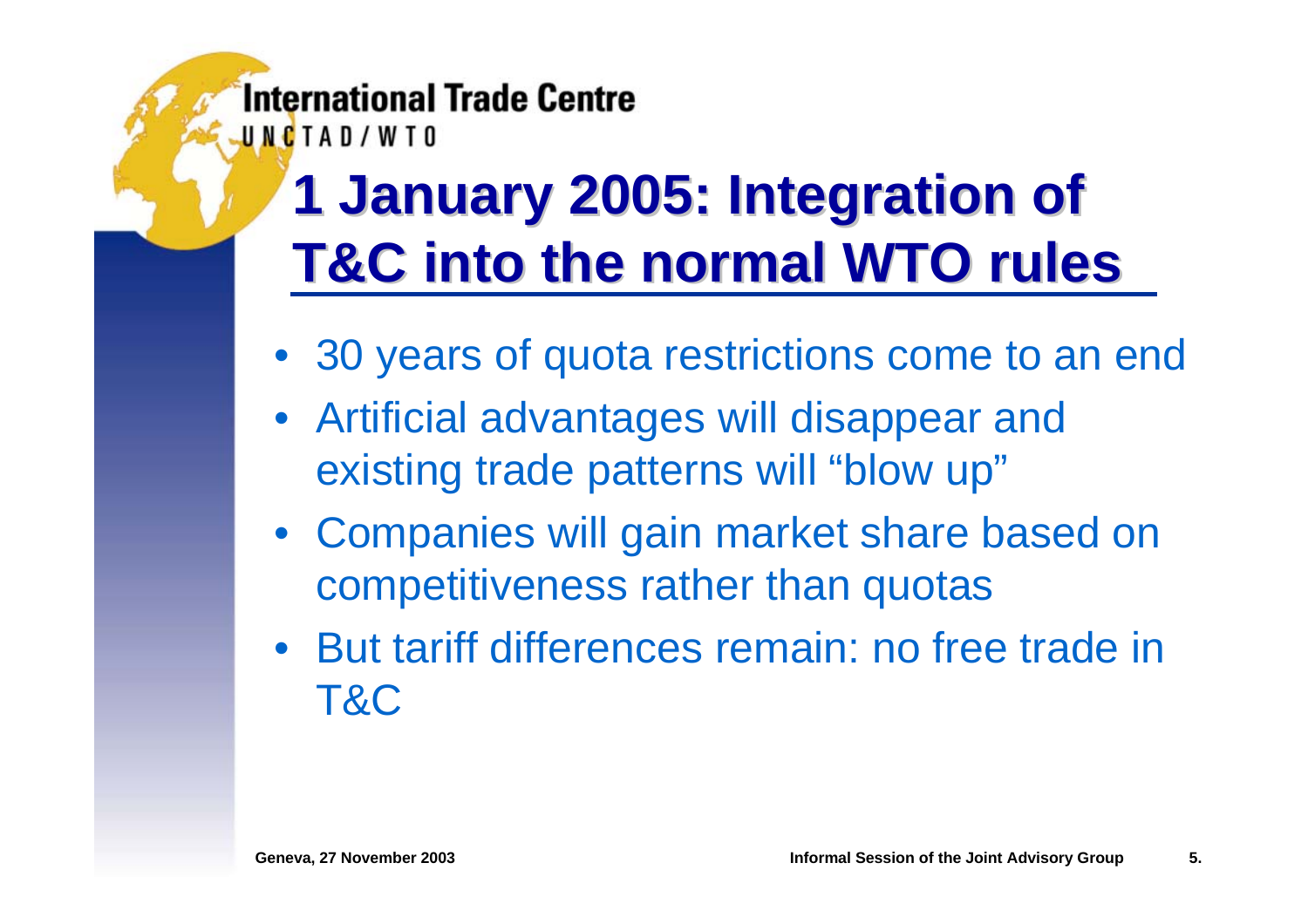UNCTAD/WTO

### • There will be two immediate effects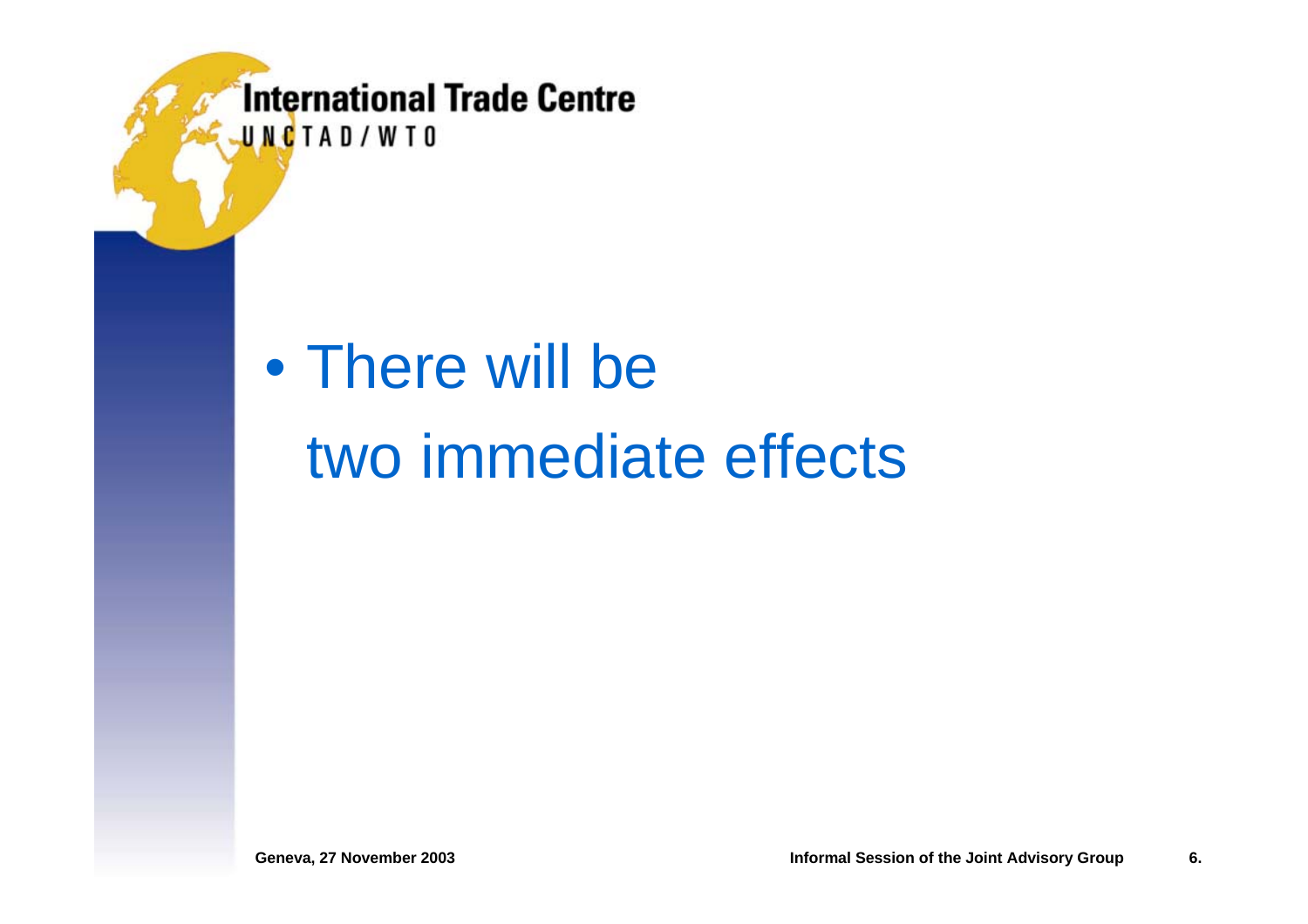UNCTAD/WTO

### **1. Prices will Fall Further:**

### **More supply and quota rents disappear**



Source: Robin Anson, Director Textiles Intelligence; Hong Kong 3 October 2002; www.textilesintelligence.com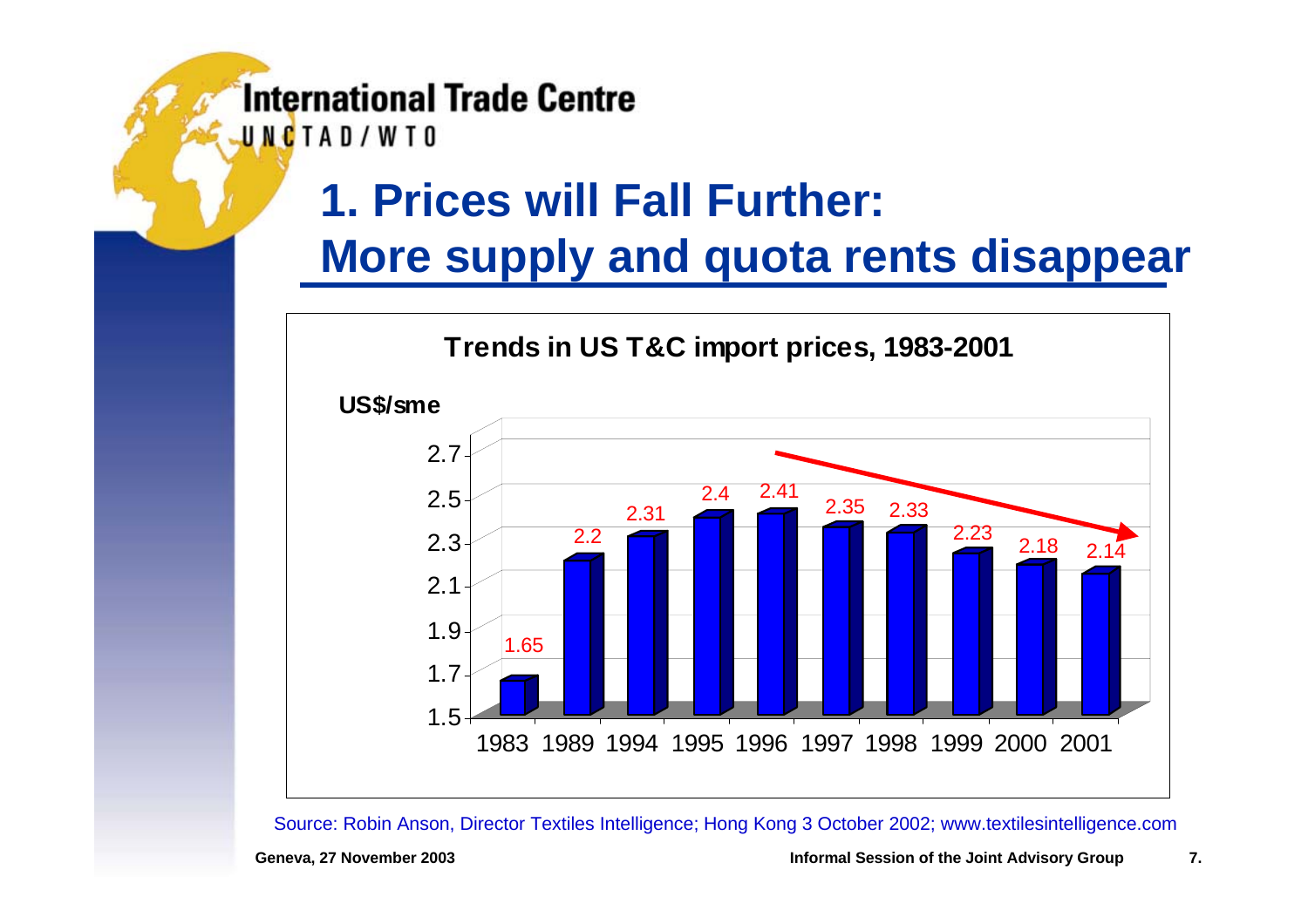UNCTAD/WTO

# **2. Post 2. Post -2004 Sourcing Pattern 2004 Sourcing Pattern**



Source: US Department of Commerce: Report to the Congressional Textile Caucus on the administration's efforts on textile issues; Washington, September 2002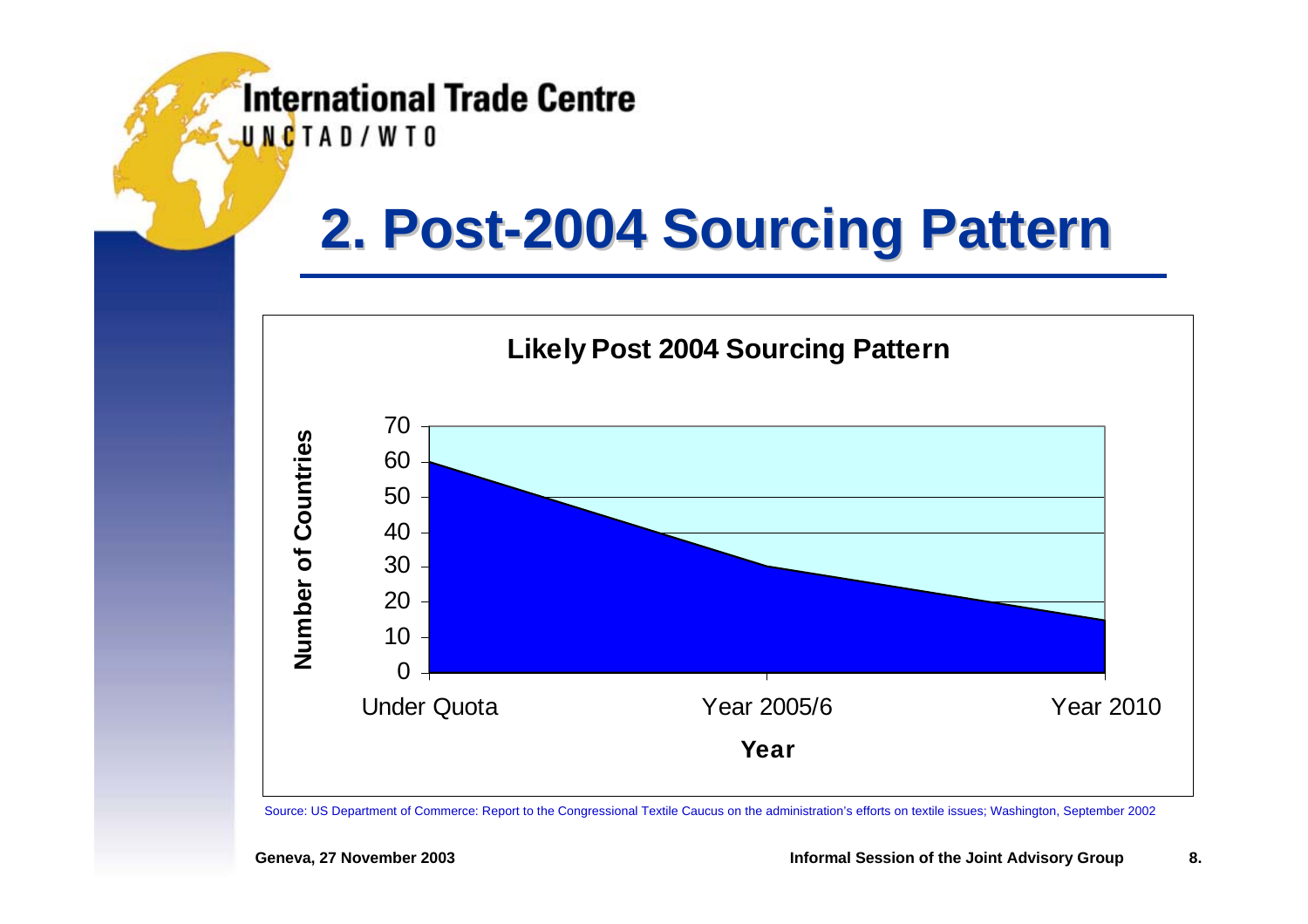UNCTAD/WTO

# **Expected Winners & Losers: Expected Winners & Losers: Countries Countries**



- Countries not using their quotas are unlikely to benefit.
- DCs free from quotas will face intense competition.
- DCs without meaningful export quantities will have difficulties to enter world markets.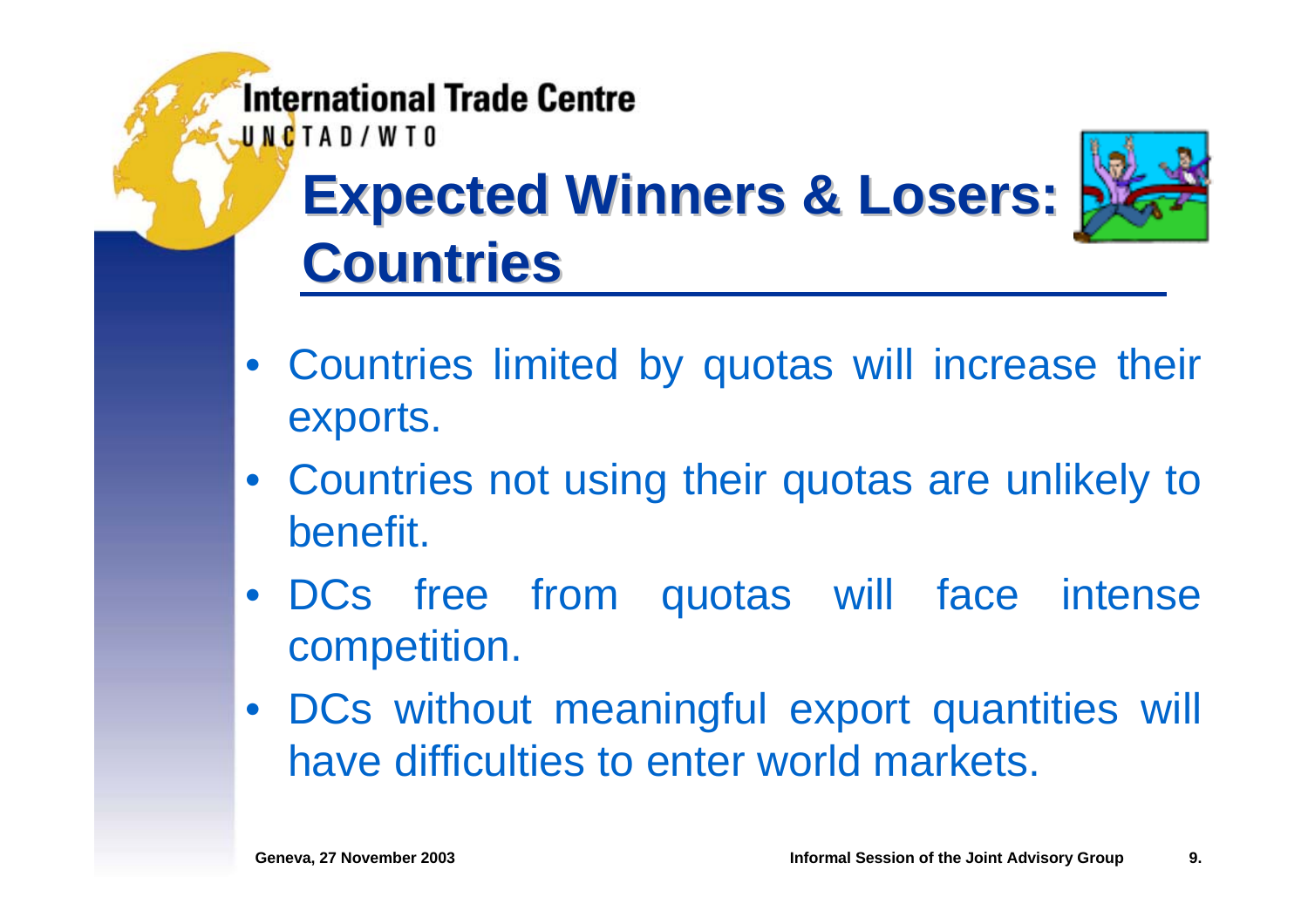UNCTAD/WTO

# **Expected Winners & Losers: Expected Winners & Losers: Companies Companies**



- Mass products: high competition.
- The more specialised/ wider range: the lower the impact.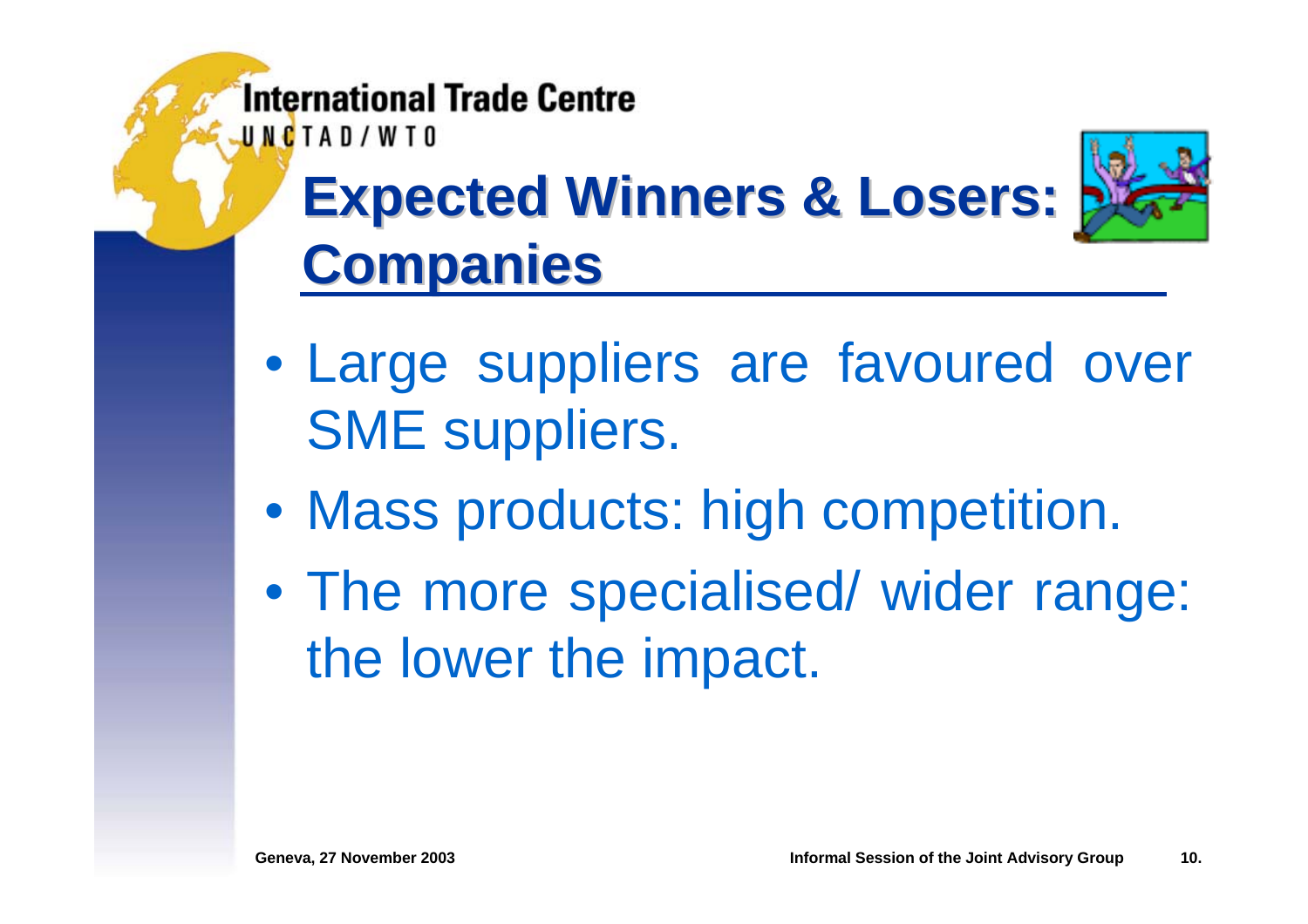UNCTAD/WTO

# **And Risk of New Hurdles And Risk of New Hurdles**

• ECO Labelling





• Codes of Conduct - Ethical **Sourcing** 

• Increased patchwork of Free Trade Agreements with complex rules of origin requirements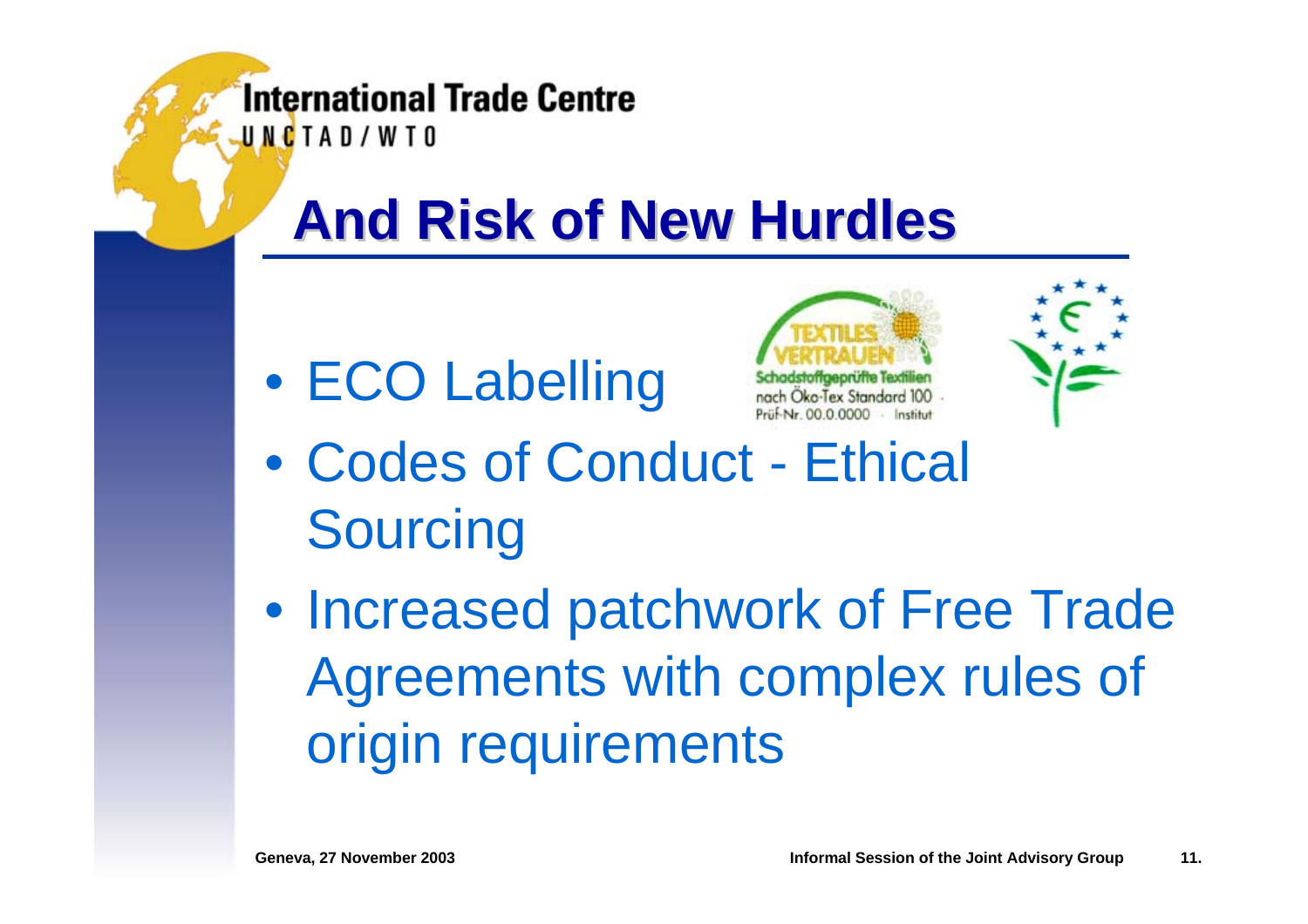UNCTAD/WTO

# **Summary Summary**

- From a sellers to a buyers market
- Prices will fall
- Buyers will reduce the number of sources
- SMEs have to fight against economies of scale
- Companies face new possible trade hurdles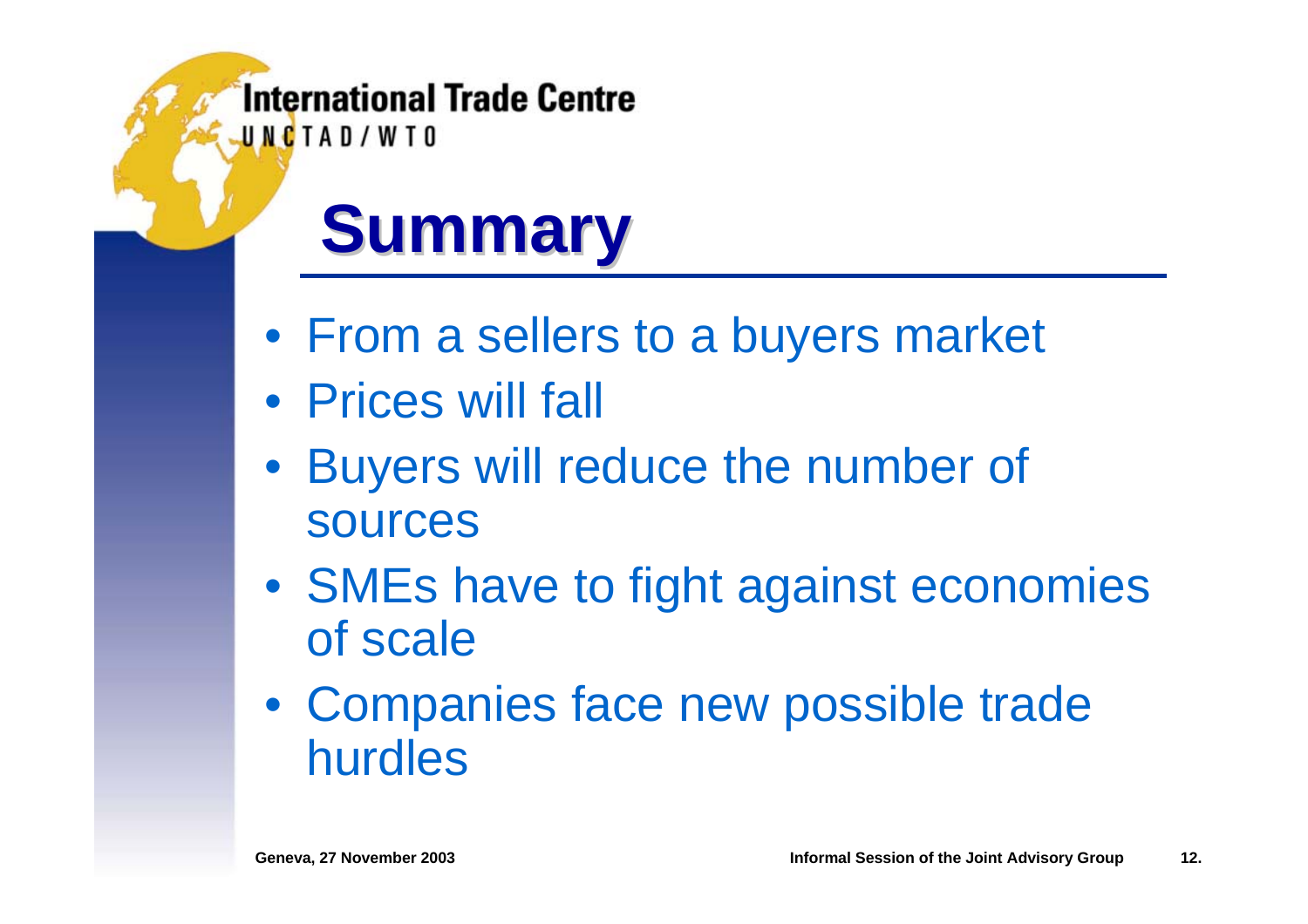### **Structure Structure**

**Trade after 2004 -Trade after 2004 - T&C MarketT&C Market Changes Changes**

**5 Needs of DCs5 Needs of DCs and and 5 TA responses 5 TA responses**

**Cooperation with Cooperation with Development Development Partners**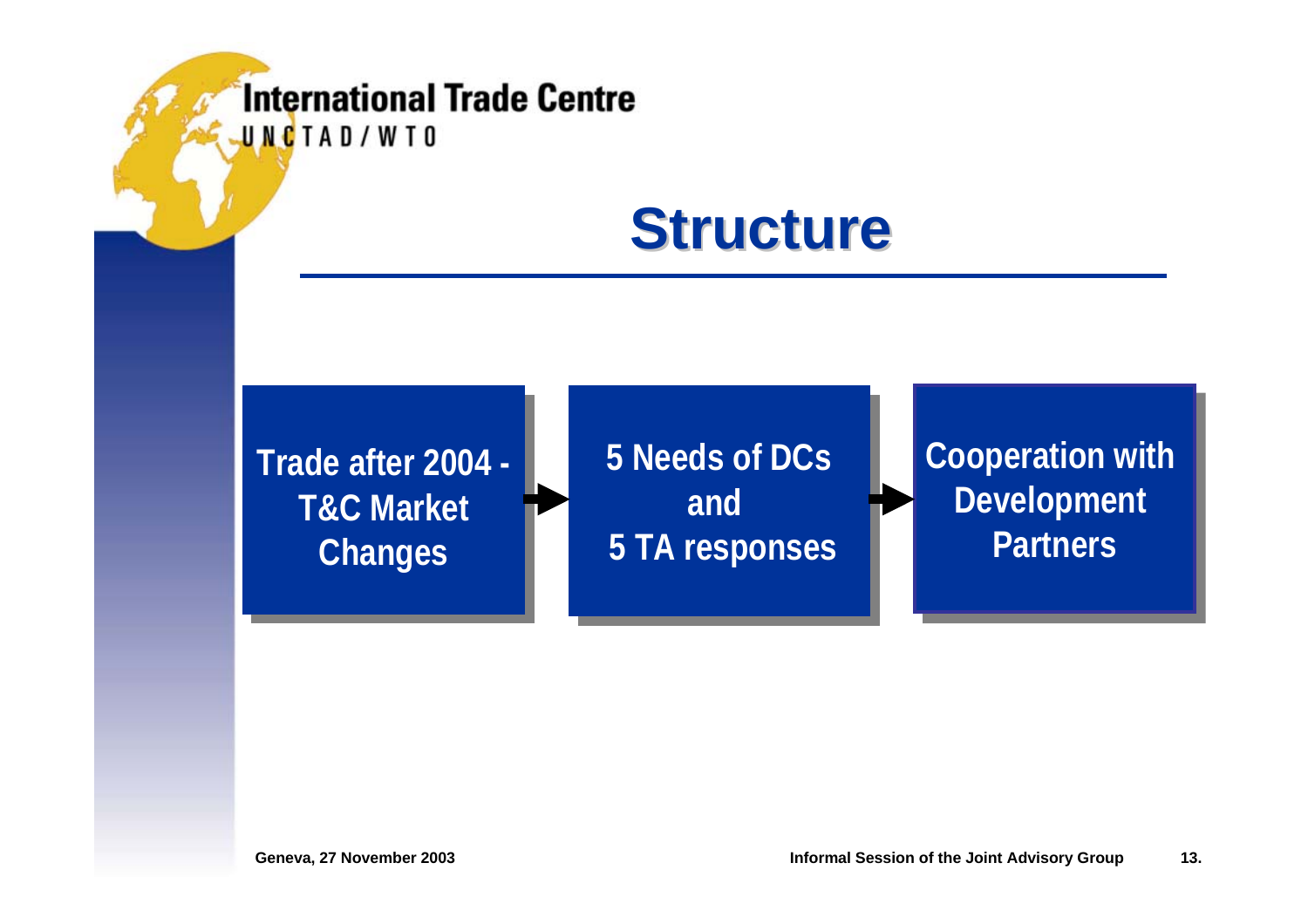**What Buyers Want** 

- Vertical capabilities
- Supply Chain Management
- Full service fromproduct design through logistics
- Low Landed costs

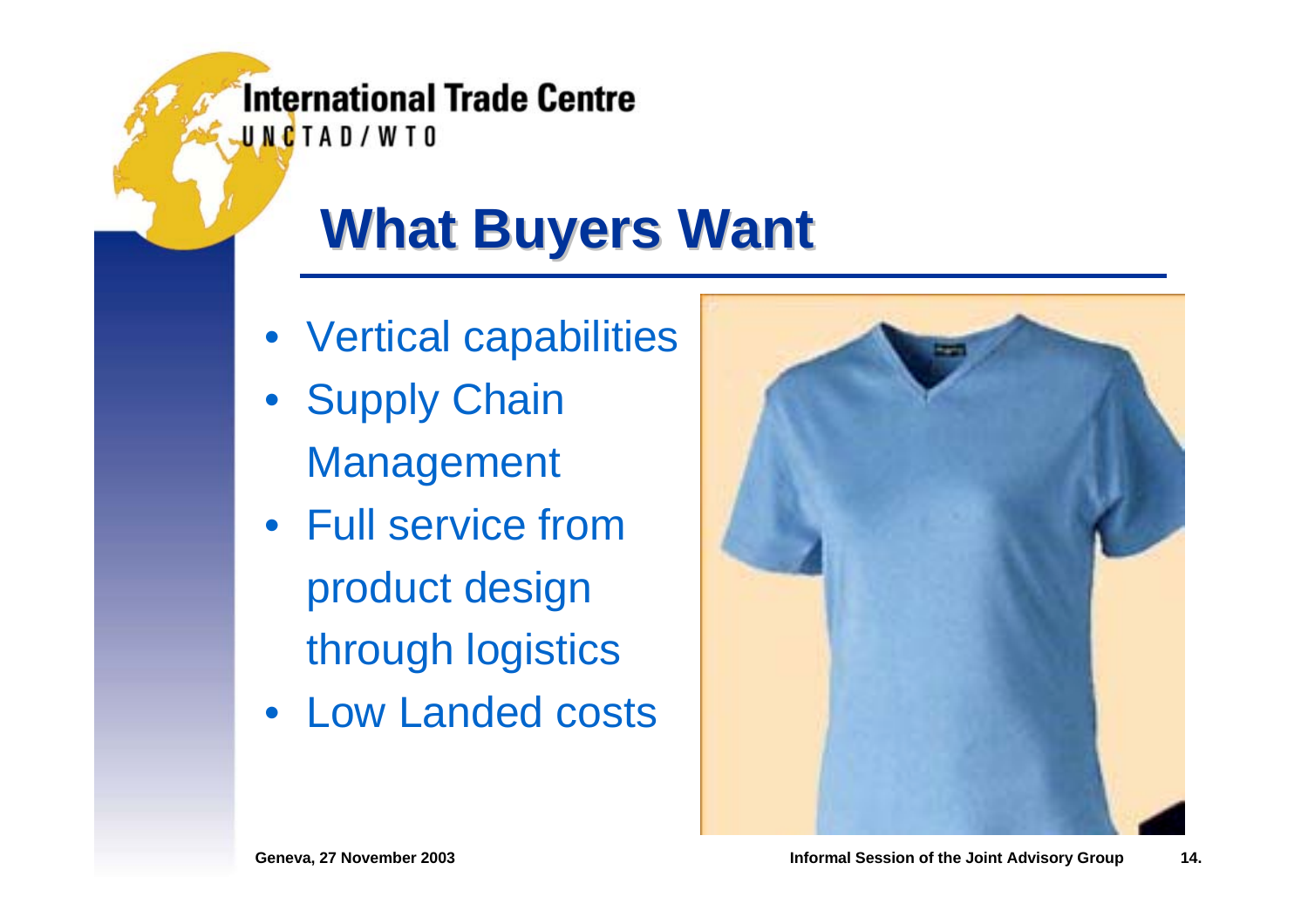UNCTAD/WTO

### **Changing Trade Competitiveness**

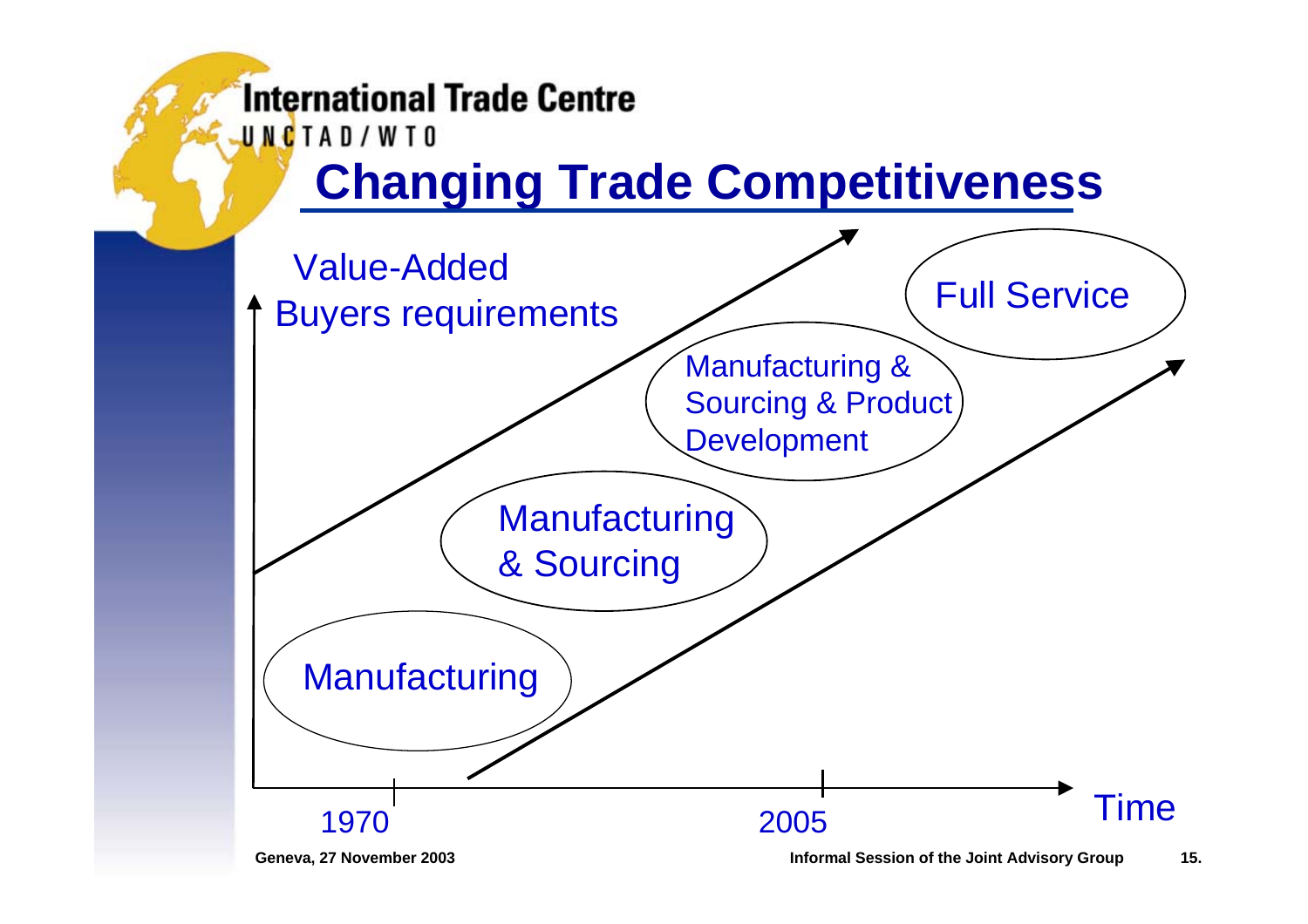UNCTAD/WTO

# **Changing Trade Competitiveness Changing Trade Competitiveness**

 $\bullet$ 5 Needs

 $\bullet$ 5 ITC Responses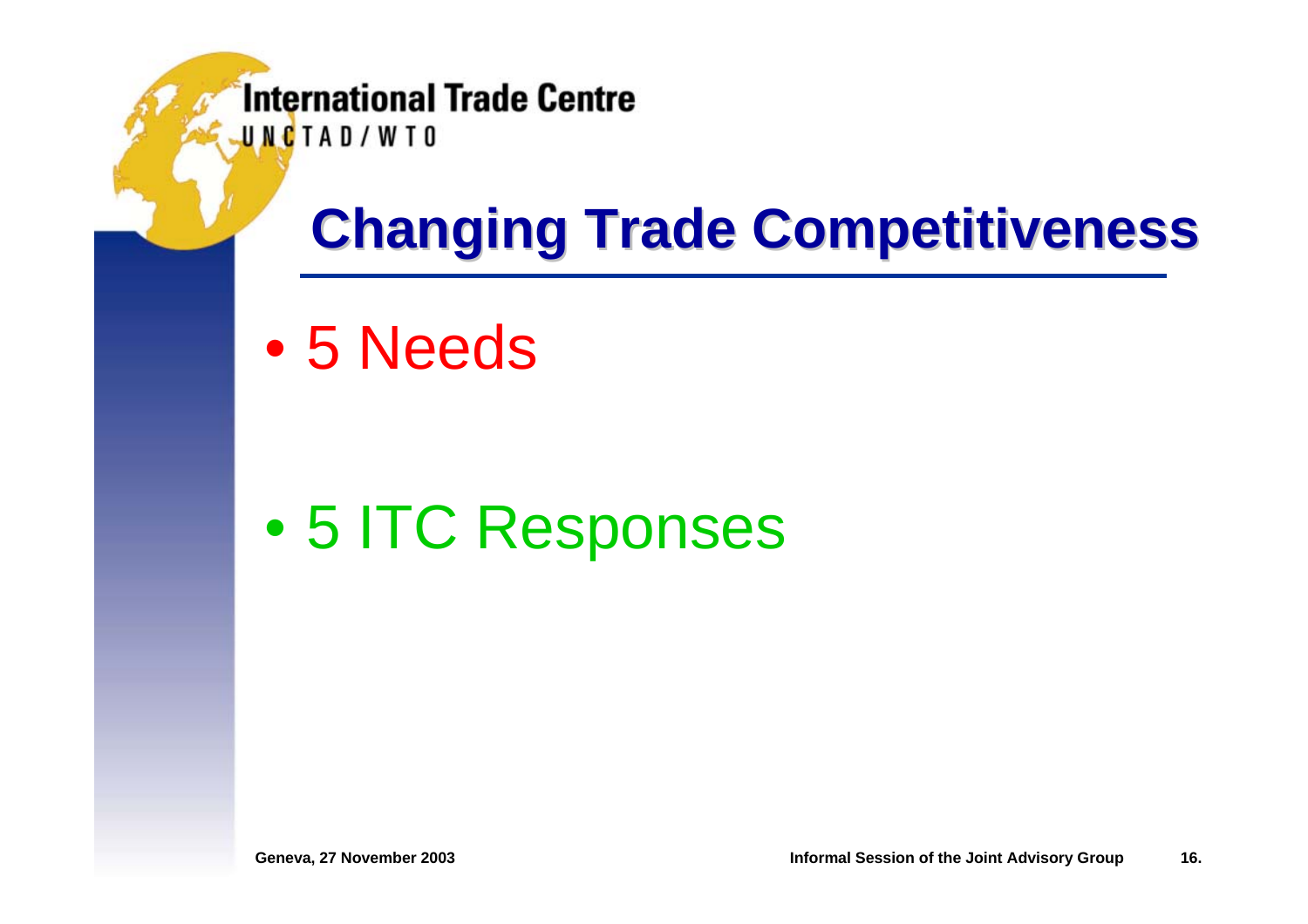> **1st Need 1st Need : A Sector Strategy : A Sector Strategy (Action Plan) (Action Plan)**

- Develop overall country response
- Build critical country mass
- Build PPP based on strong sector associations
- Do a sector value chain analysis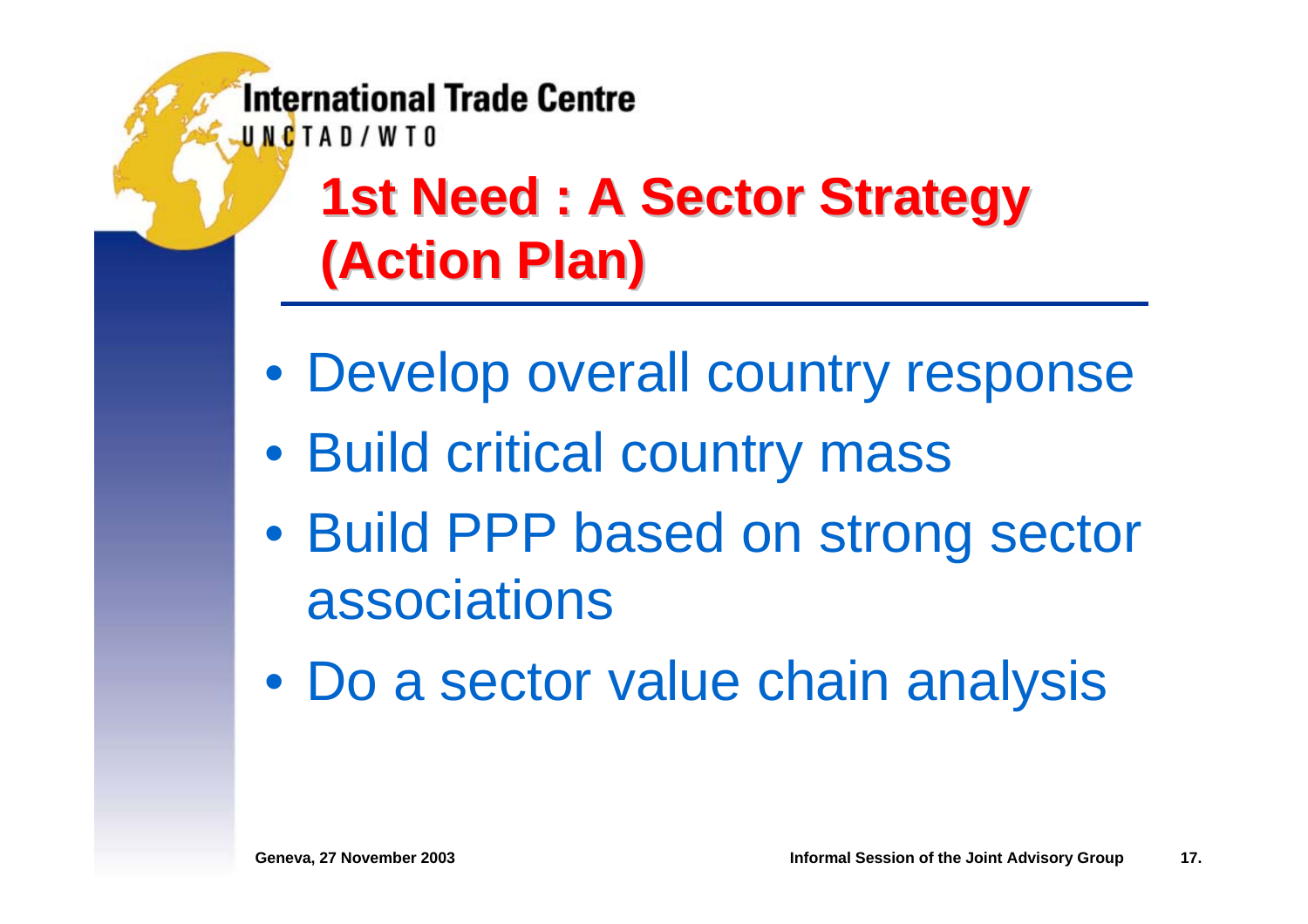UNCTAD/WTO

### **1st Response: The Value Chain Analysis**

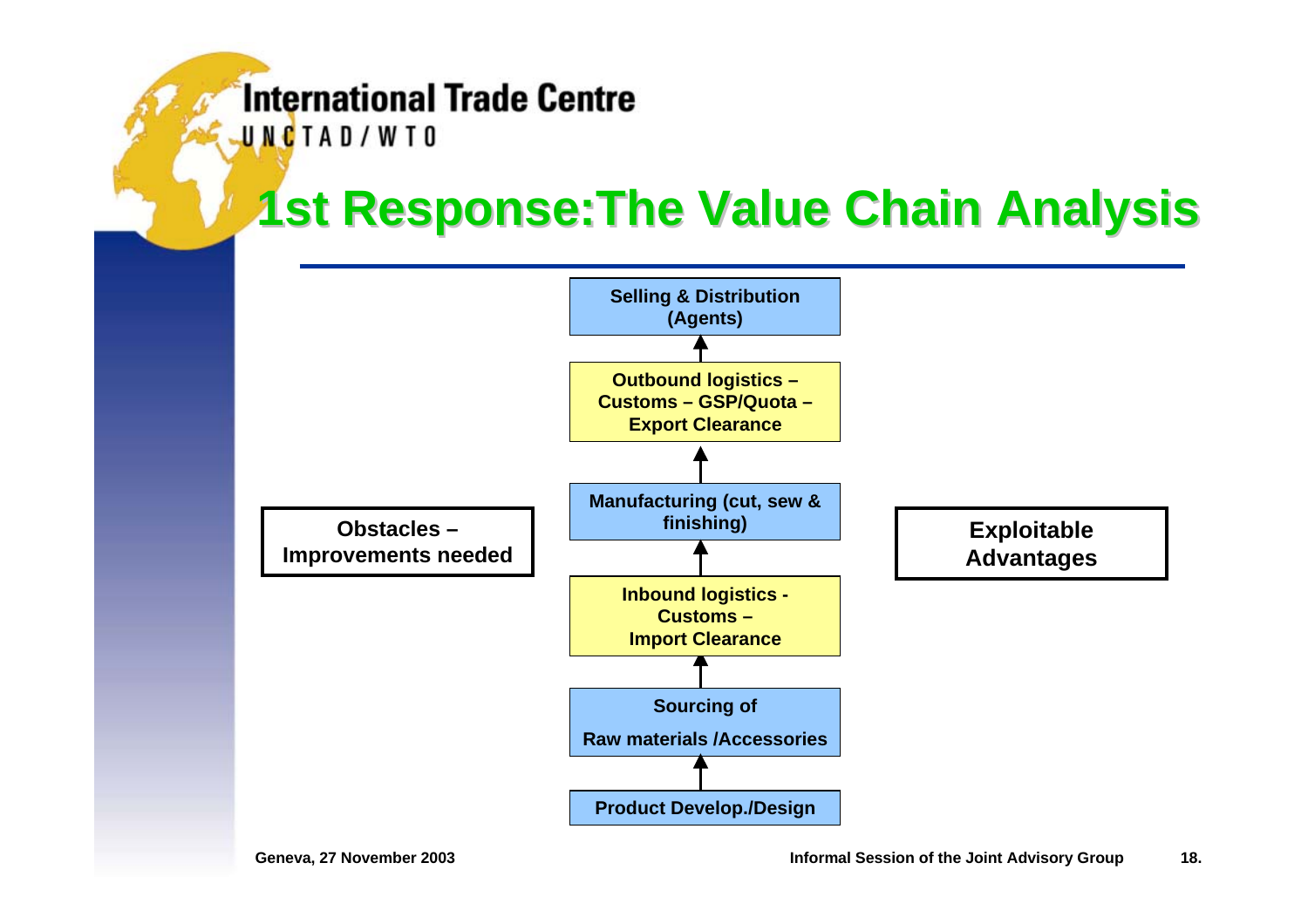# **2nd Need: Know your competitors**

• Quotas stifle competition

• Now competitors are everywhere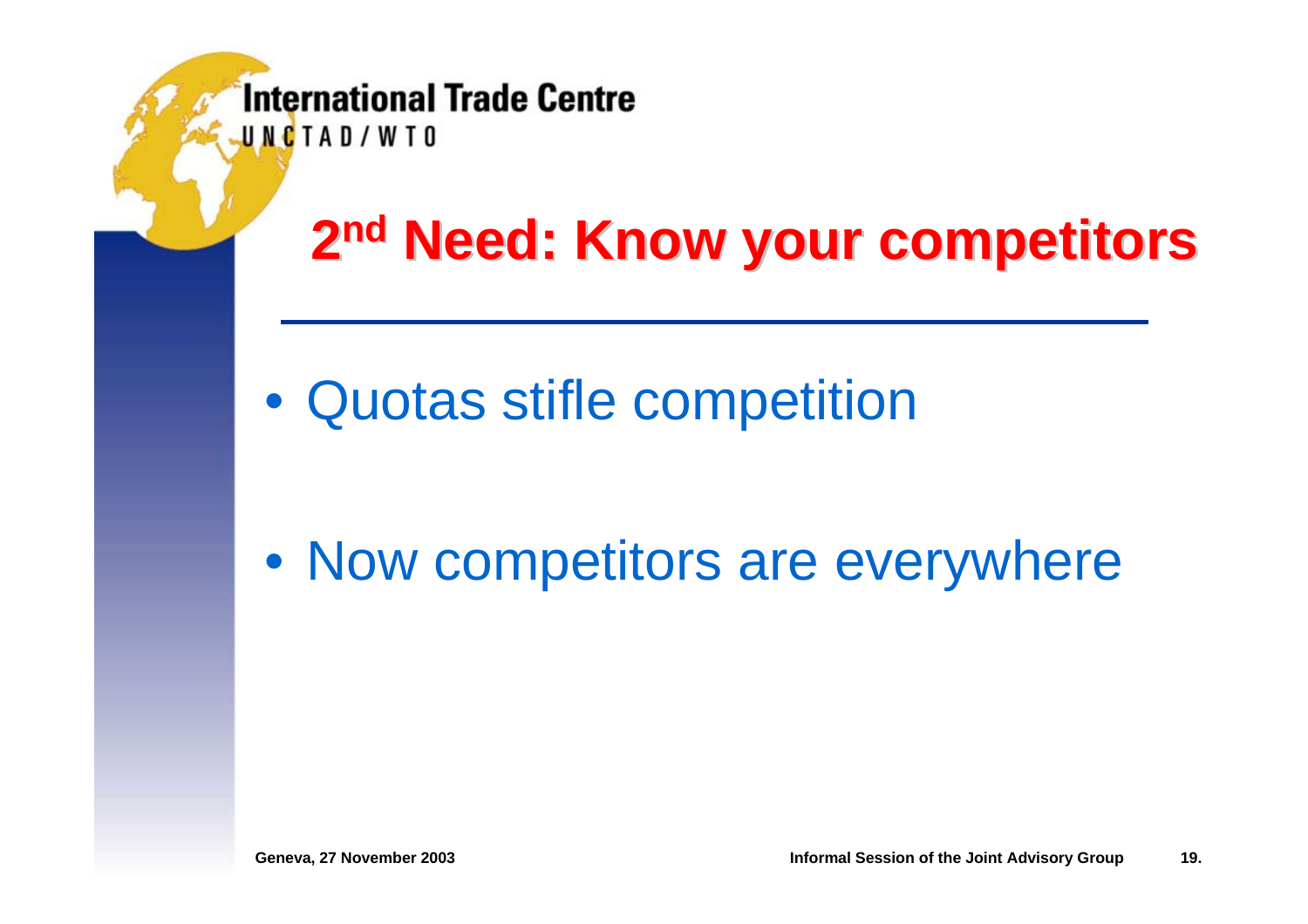UNCTAD/WTO

#### **2n<sup>d</sup> Response: The « Response: The « FiT »**

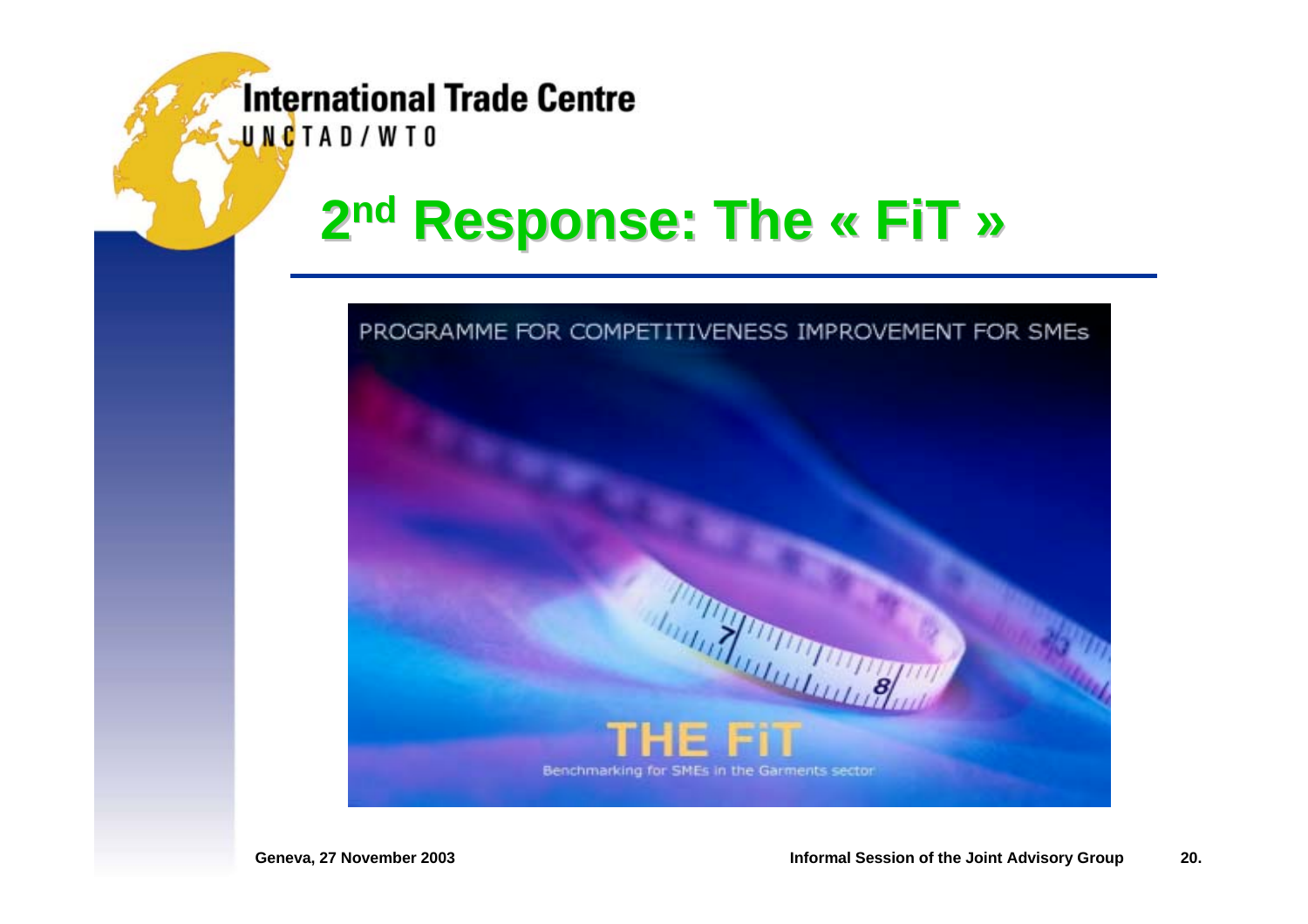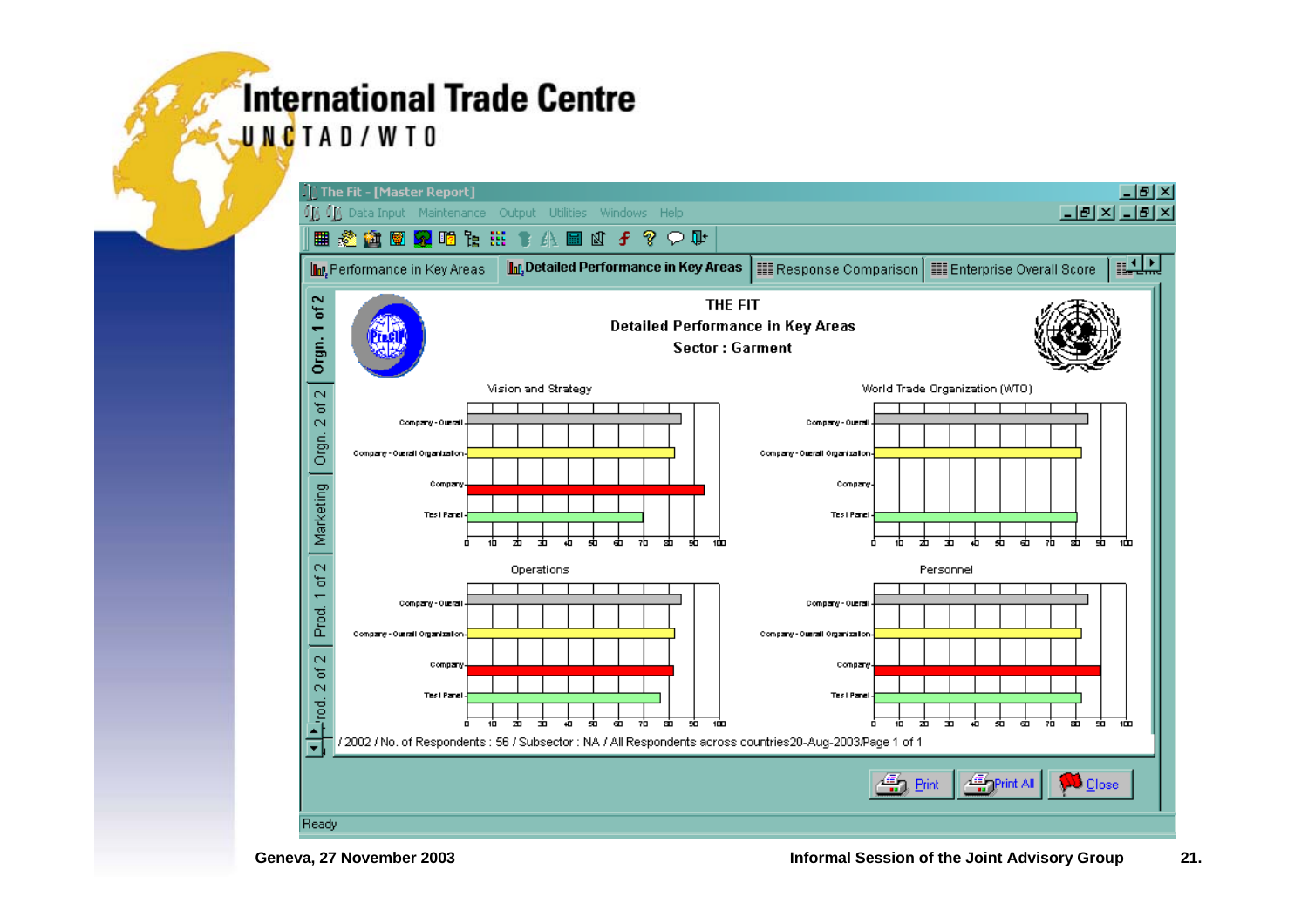UNCTAD/WTO

# **3<sup>rd</sup> Need: a) Information on Sourcing b) Supply Chain Management Skills b) Supply Chain Management Skills**

Cost-structure of a woven shirt up to the FOB point

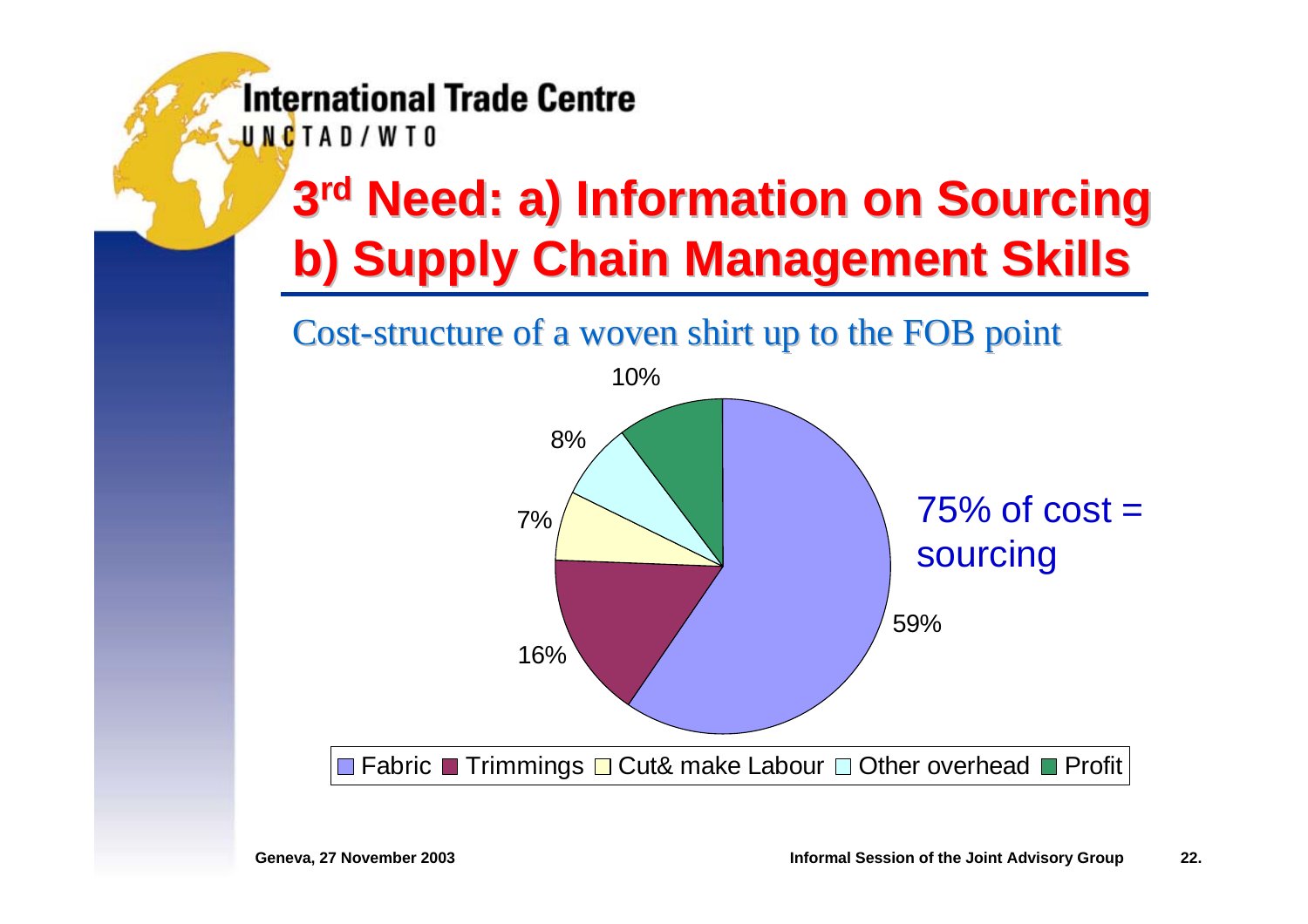### **3rd Response: Provide sourcing information and develop SCM skills information and develop SCM skills**

• Supply information: ITC Trade Information Services applied to Sourcing Requirements

• Skills development: Existing training material specifically adapted to the needs of garment manufacturers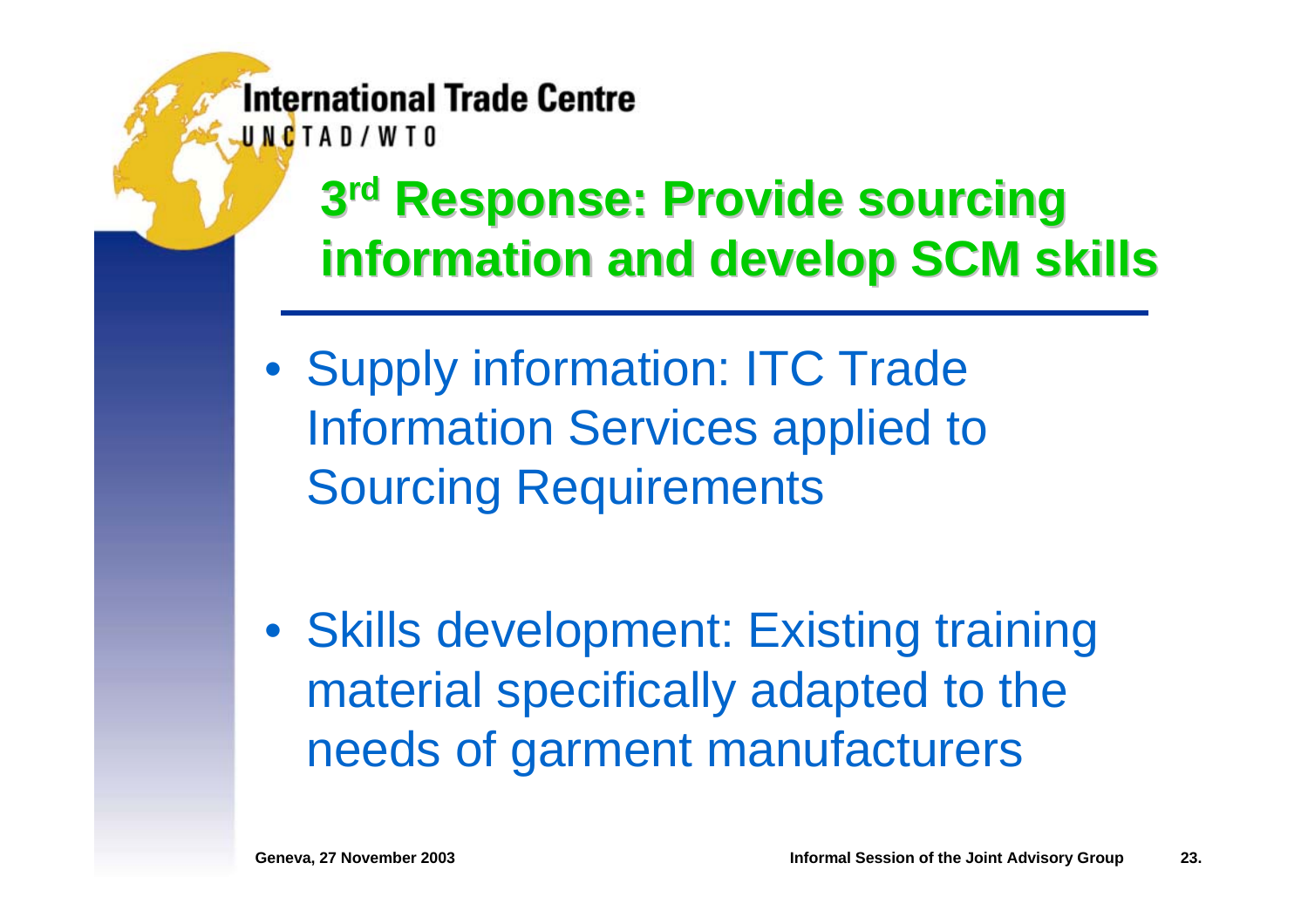> **4<sup>th</sup> Need: Understand changing markets & adapt products accordingly markets & adapt products accordingly**

- Numerous competitors and complex trade structure;
- Opportunities in higher-end and niche markets with value-added products;
- Exploit market potential in other developing countries, especially in a regional context.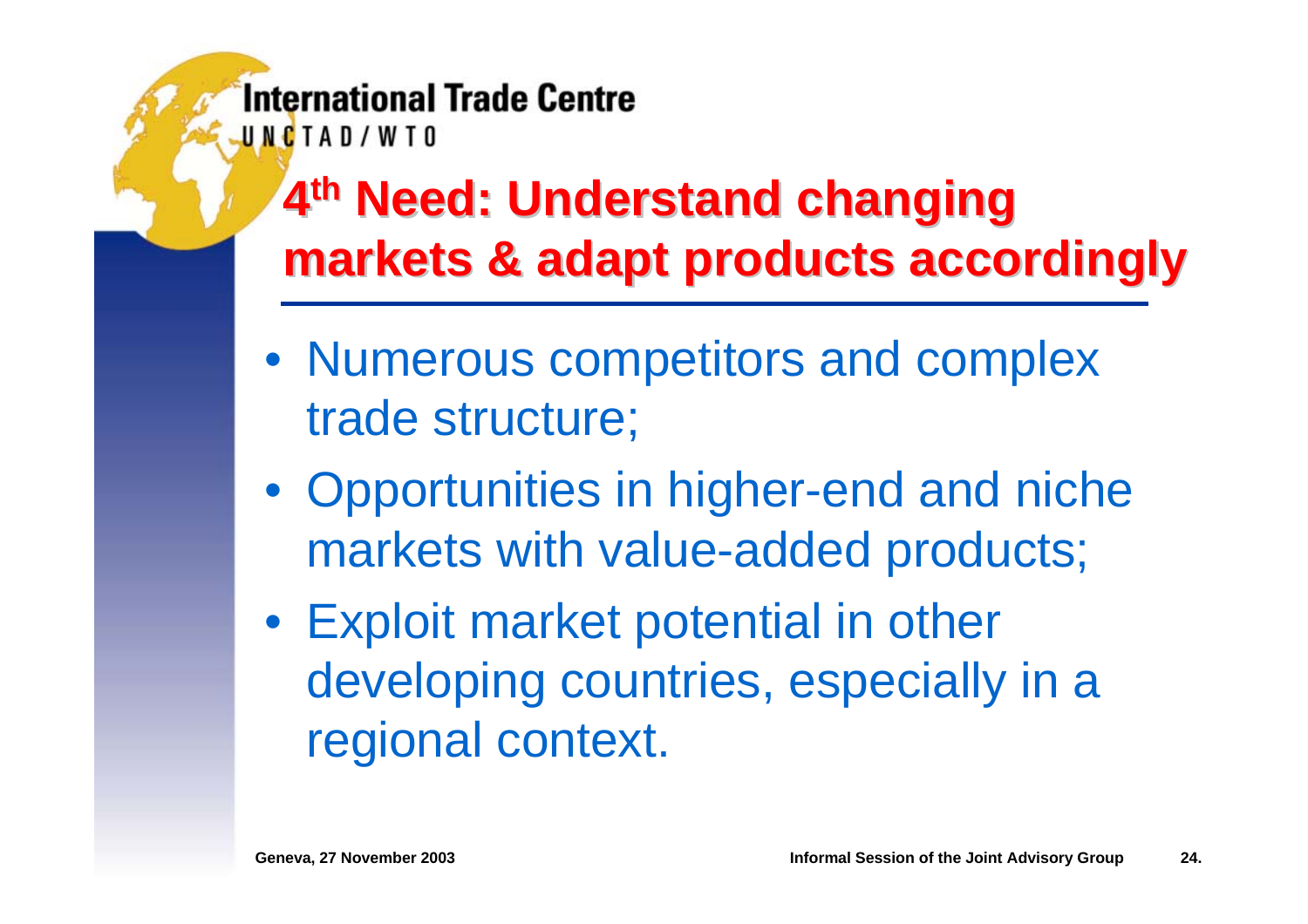UNCTAD/WTO

# **4th Response: ITC P Response: ITC P -Maps: Enhanced Maps: Enhanced Garment Map Garment Map**



• Create monitoring system on business opportunities and new possible NTBs

- Identify niche markets
	- Exploit growing markets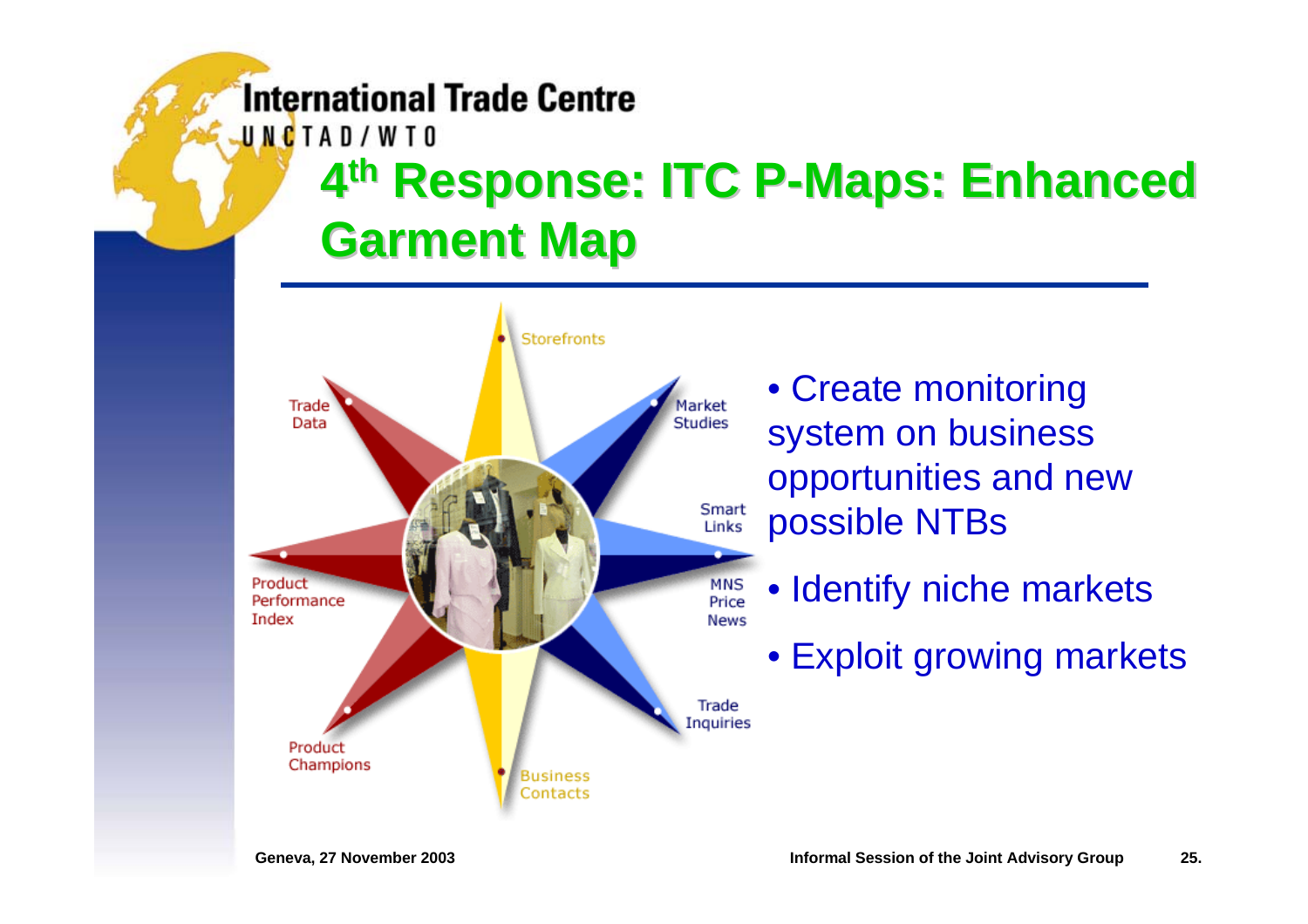UNCTAD/WTO

**5th Need:** 

#### **E trade to attract larger buyers trade to attract larger buyers**

• Major buyers are e-connecting the VC to reduce lead time and improve control

• Customer satisfaction becomes the target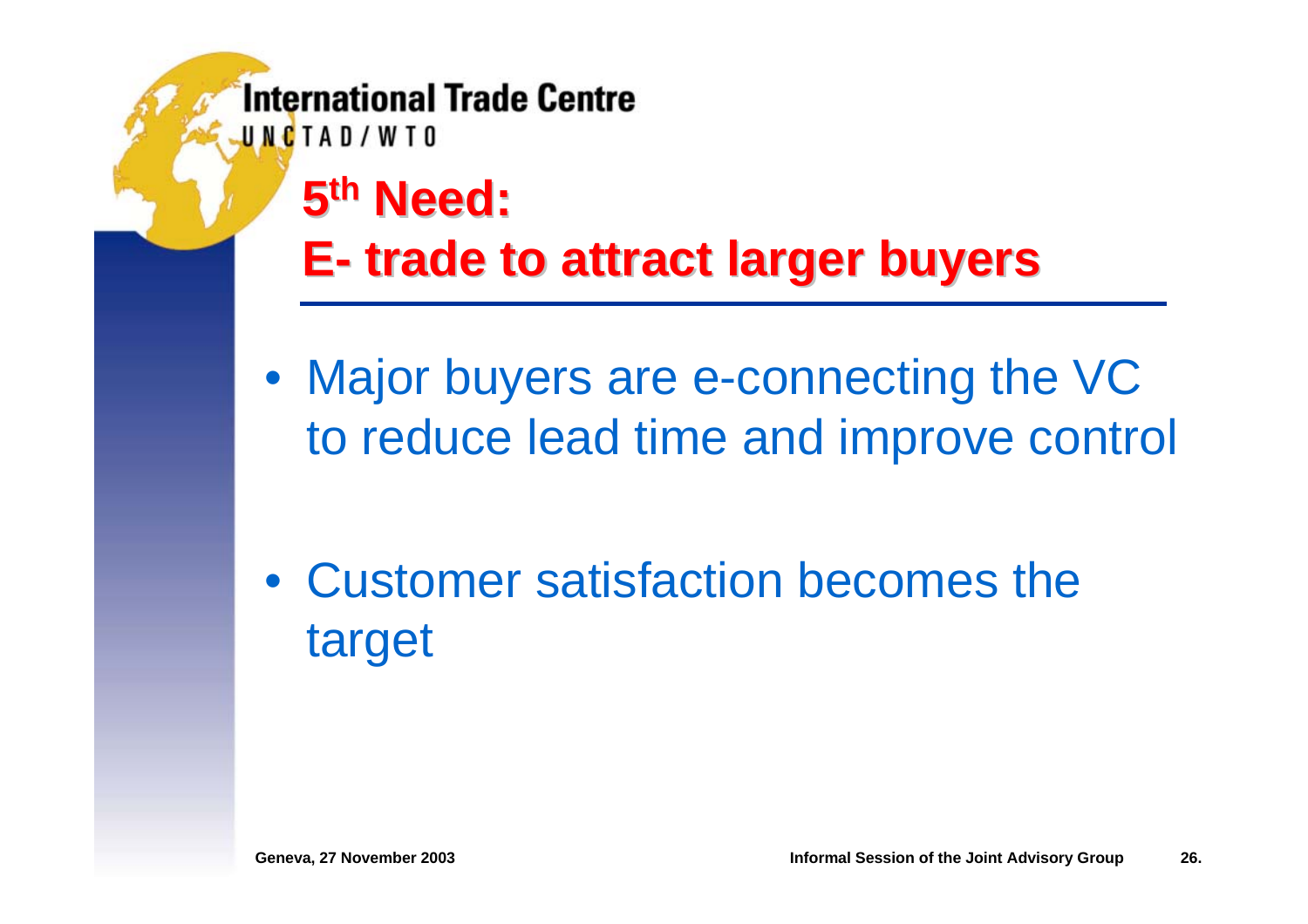# **5th Response: Business Guide Response: Business Guide**

- Introduce IT into garment management:
	- $\bullet$  A Business Guide on E- Applications in the T&C Sector:
	- $\bullet$  $\cdot$  To be published in 2004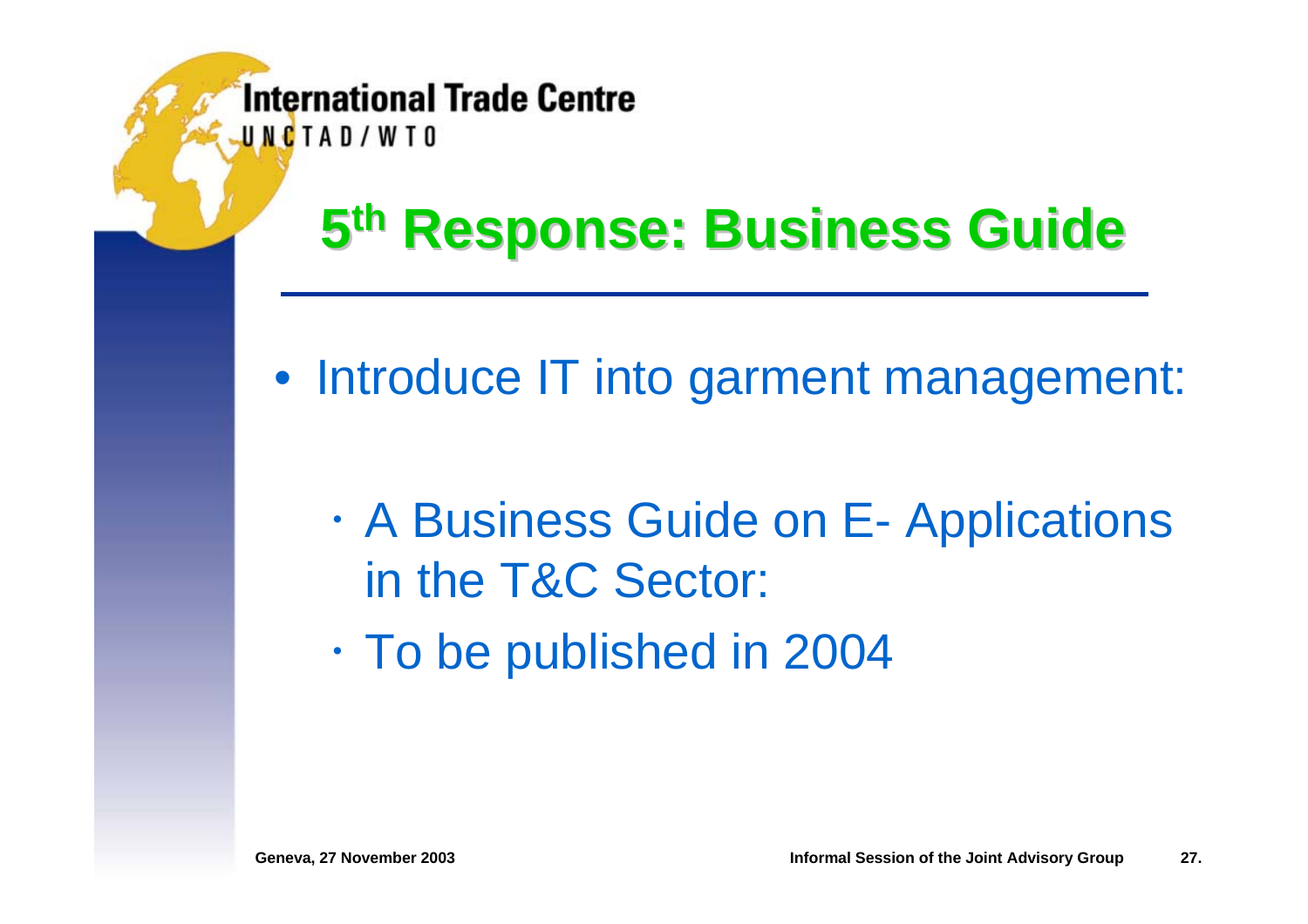UNCTAD/WTO

## **Summary**

- Need 1: Sector Strategy Development Value Chain Analysis
- Need 2: Know your competitors The « FiT »
- Need 3: Sourcing Information and SCM skills Supply information and skills building
- Need 4: Understanding changing markets Enhanced Garment-Maps
- Need 5: E-Applications in T&C A Business Guide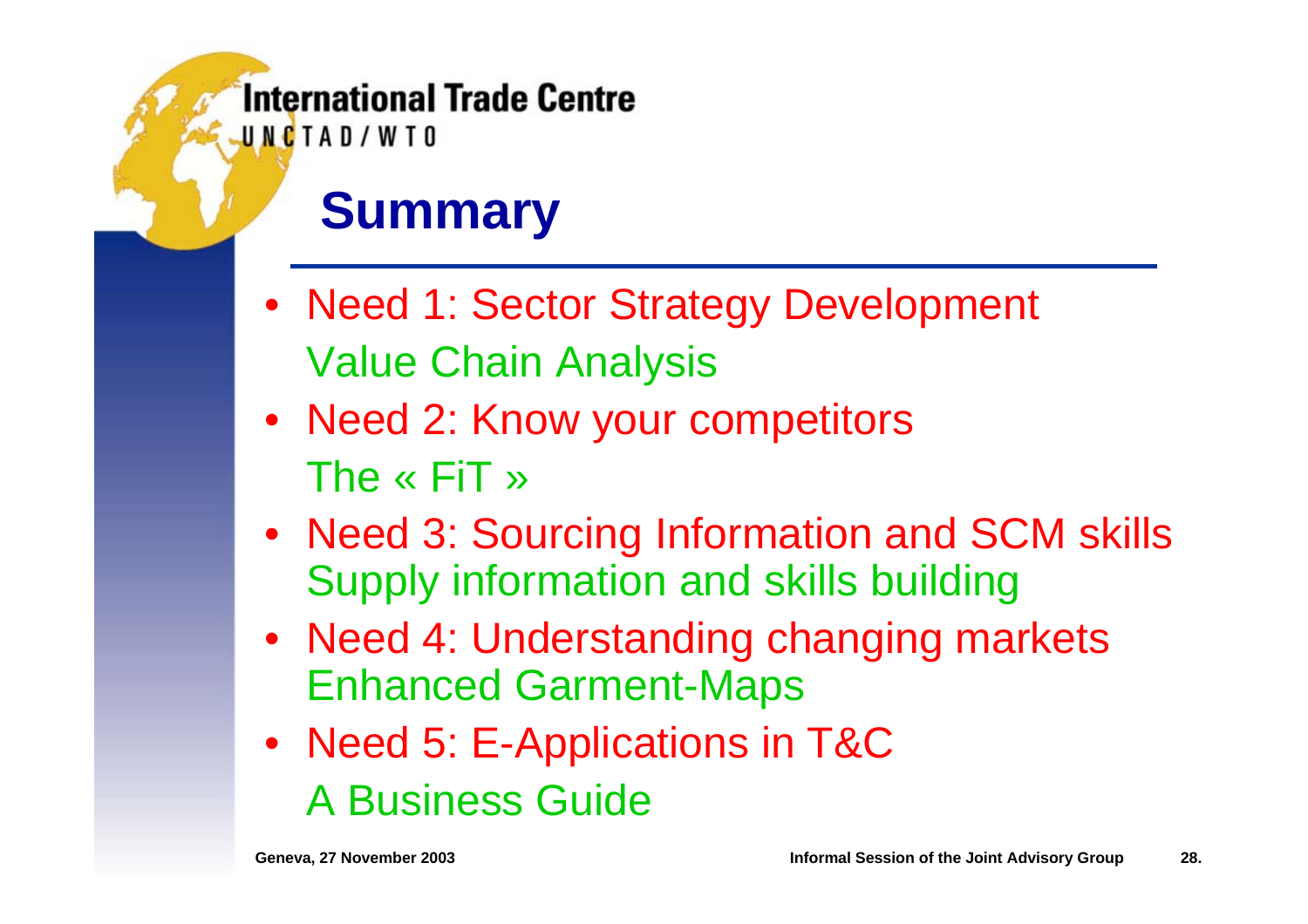### **Structure Structure**

**Trade after 2004 -Trade after 2004 - T&C MarketT&C Market Changes Changes**

**5 Needs of DCs5 Needs of DCs and and 5 TA responses 5 TA responses**

**Cooperation with Cooperation with Development Development Partners**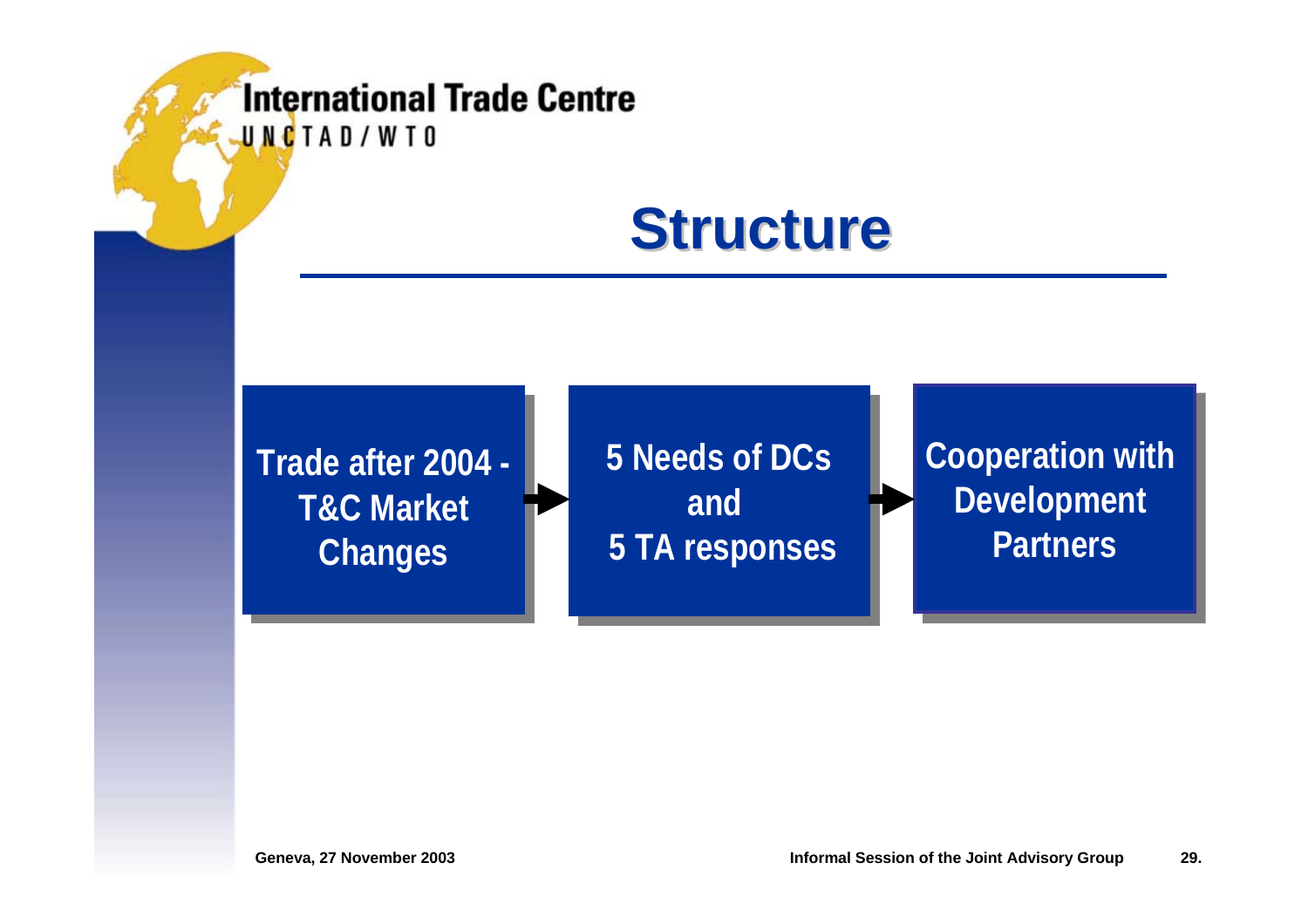**ITC Partnership with Beneficiary and Development Partners**

- For many DCs garment exports are critical for employment generation and export earnings
- DCs need to be well prepared for the business and market changes
- Development partners have a responsibility to ensure that any negative impact does not undermine commitment to the DDA